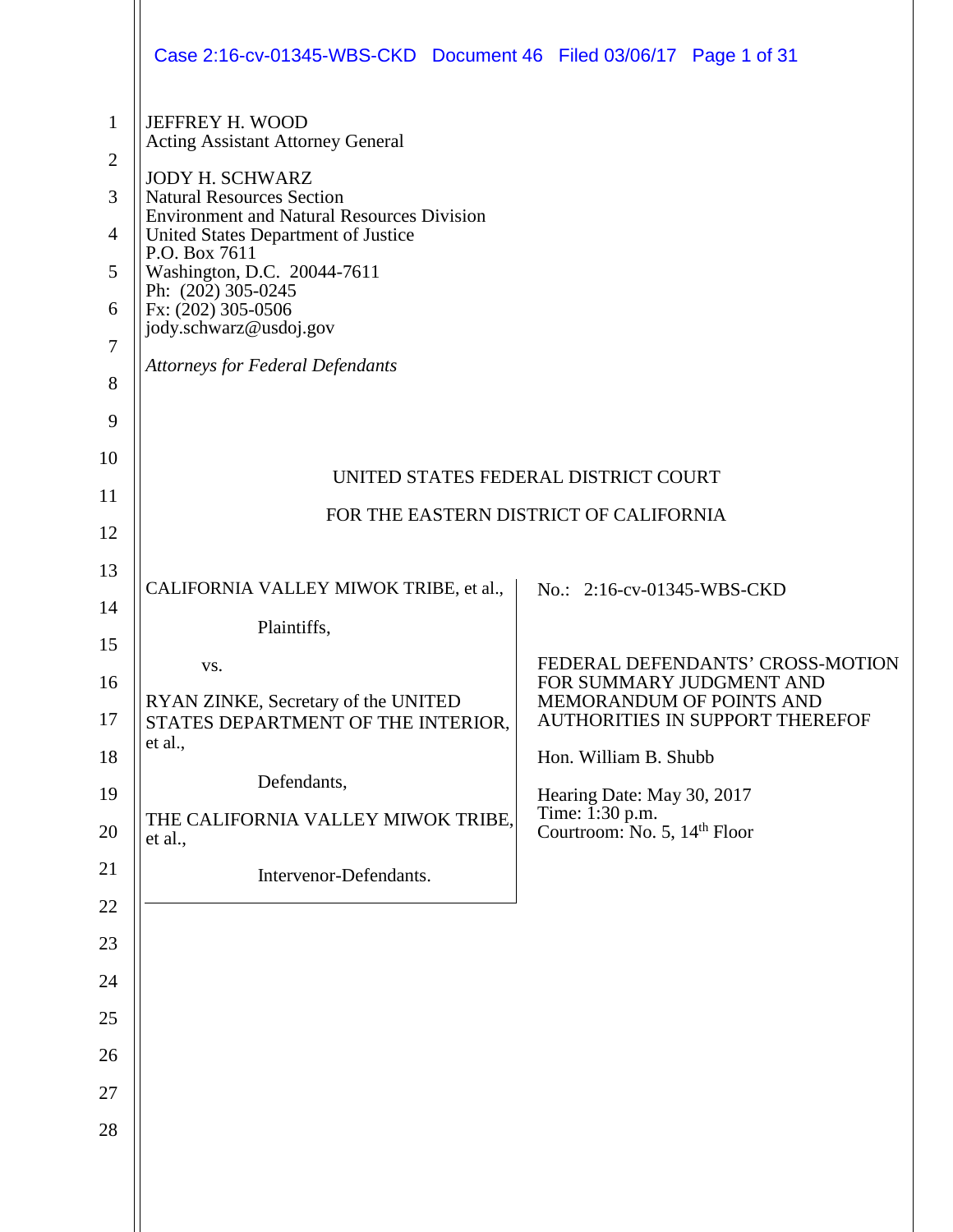#### 1

#### **TO THE COURT, ALL PARTIES AND THEIR COUNSEL:**

2 3 4 5 6 7 8 9 10 11 12 13 14 15 16 17 PLEASE TAKE NOTICE that on May 30, 2017, at 1:30 p.m., before the Hon. William B. Shubb in Courtroom 5 of the United States District Court for the Eastern District of California, located at 501 I Street, Sacramento, California, Federal Defendants Ryan Zinke, in his official capacity as Secretary of the United States Department of the Interior, Michael Black, in his official capacity as Acting Assistant Secretary – Indian Affairs, and Weldon 'Bruce' Loudermilk, in his official capacity as Director of the Bureau of Indian Affairs, (collectively "Federal Defendants")<sup>[1](#page-1-0)</sup> will and hereby do move for an order granting summary judgment on all causes of action in Plaintiffs' amended complaint pursuant to Federal Rule of Civil Procedure 56. Plaintiffs challenge the Assistant Secretary – Indian Affairs' December 30, 2015, Decision as arbitrary, capricious, and an abuse of discretion under the Administrative Procedure Act. Federal Defendants move for summary judgment on the grounds that the Assistant Secretary – Indian Affairs' December 30, 2015, Decision was not arbitrary, capricious, an abuse of discretion, or otherwise not in accordance with law. The Assistant Secretary – Indian Affairs considered the relevant factors and articulated a rational connection between the facts found and the choices made. The administrative record supports the decision and the decision should be upheld. Federal Defendants therefore are entitled to judgment as a matter of law.

18 19 20 21 22 This motion is based on this notice of motion and motion, the supporting memorandum of points and authorities, the Administrative Record lodged with the Court, all other papers and pleadings on record with the Court or of which this Court may take judicial notice at or before the time of the hearing of this motion, and on such arguments as may be presented to the Court at the hearing of this matter.

Order (ECF No. 41), which established the following schedule:

23

24 25

 $\overline{a}$ 

This motion is made pursuant to the Court's November 15, 2016, Status (Pretrial Scheduling)

<span id="page-1-0"></span><sup>26</sup> 27 28 <sup>1</sup> Ryan Zinke, Secretary of the Interior, Michael Black, Acting Assistant Secretary – Indian Affairs, and Weldon 'Bruce' Loudermilk, Director Bureau of Indian Affairs, are automatically substituted for S.M.R. Jewell, former Secretary of the Interior, Lawrence S. Roberts, former Acting Assistant Secretary – Indian Affairs, and Michael Black, former Director Bureau of Indian Affairs, respectively, under Federal Rule of Civil Procedure 25(d).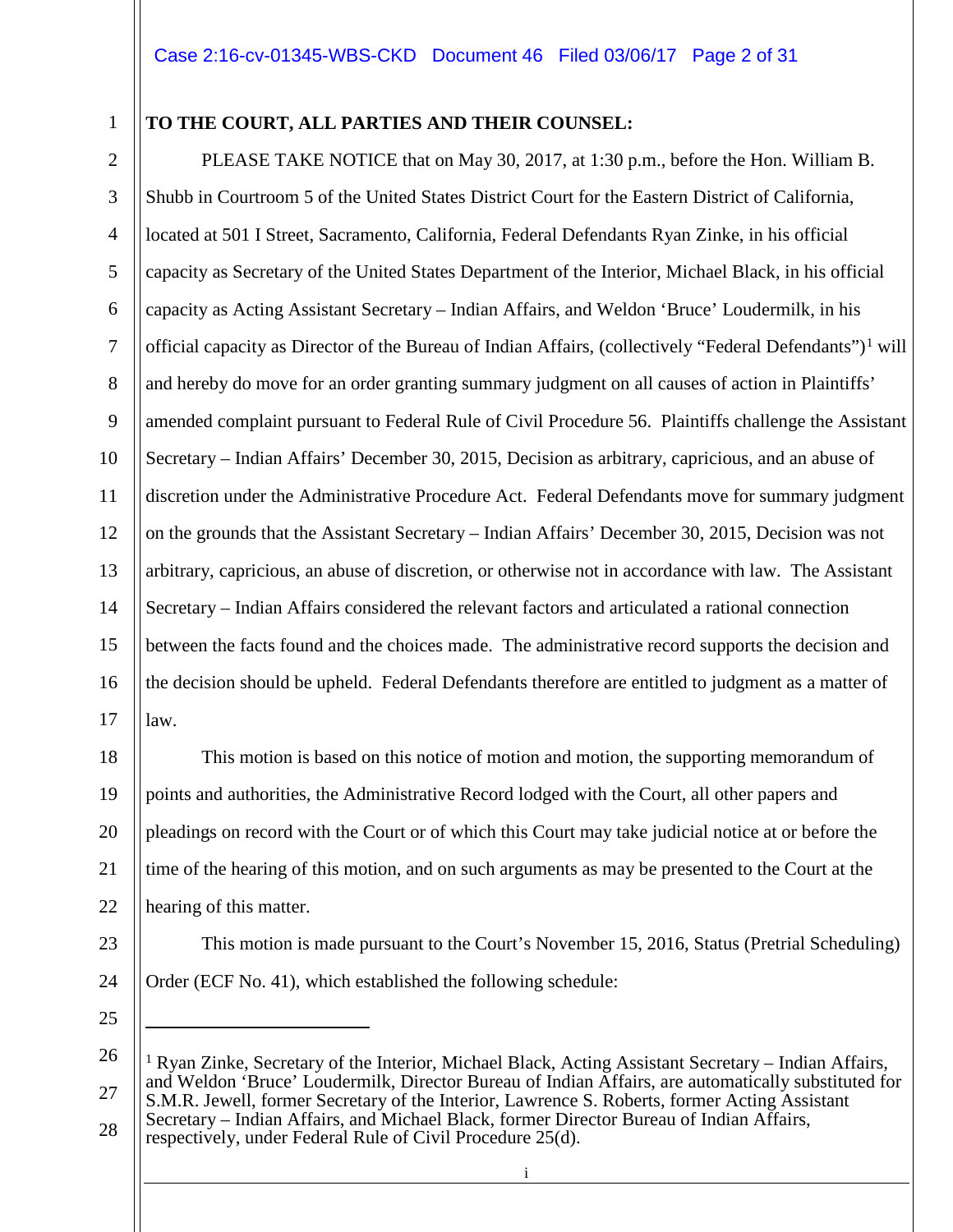## Case 2:16-cv-01345-WBS-CKD Document 46 Filed 03/06/17 Page 3 of 31

| $\mathbf{1}$   | The parties shall file their motions for summary judgment no later than March 6, 2017;    |  |  |  |
|----------------|-------------------------------------------------------------------------------------------|--|--|--|
| $\overline{2}$ | The parties shall file their oppositions to summary judgment no later than April 3, 2017; |  |  |  |
| $\mathfrak{Z}$ | The parties shall file their reply to oppositions no later than May 8, 2017;              |  |  |  |
| $\overline{4}$ | The Court will hear oral arguments for the cross-motions for summary judgment on May 30,  |  |  |  |
| $\mathfrak{S}$ | 2017, at 1:30 p.m. in Courtroom No. 5.                                                    |  |  |  |
| 6              |                                                                                           |  |  |  |
| $\tau$         | Respectfully submitted March 6, 2017                                                      |  |  |  |
| $8\,$<br>9     | JEFFREY H. WOOD<br><b>Acting Assistant Attorney General</b>                               |  |  |  |
| 10             | /s/ Jody H. Schwarz<br><b>JODY H. SCHWARZ</b>                                             |  |  |  |
| 11             | <b>Natural Resources Section</b><br><b>Environment and Natural Resources Division</b>     |  |  |  |
| 12             | United States Department of Justice                                                       |  |  |  |
| 13             | P.O. Box 7611<br>Washington, D.C. 20044-7611                                              |  |  |  |
| 14             | Ph: (202) 305-0245<br>Fx: (202) 305-0506                                                  |  |  |  |
| 15             | jody.schwarz@usdoj.gov                                                                    |  |  |  |
| 16             | <b>Attorneys for Federal Defendants</b>                                                   |  |  |  |
| 17             | Of Counsel:                                                                               |  |  |  |
| 18             | <b>James Porter</b>                                                                       |  |  |  |
| 19             | Office of the Solicitor                                                                   |  |  |  |
| 20             | United States Department of the Interior<br>Washington, DC 20240                          |  |  |  |
| 21             |                                                                                           |  |  |  |
| 22             |                                                                                           |  |  |  |
| 23             |                                                                                           |  |  |  |
| 24             |                                                                                           |  |  |  |
| 25             |                                                                                           |  |  |  |
| 26             |                                                                                           |  |  |  |
| 27             |                                                                                           |  |  |  |
| 28             |                                                                                           |  |  |  |
|                | $\ddot{\rm n}$                                                                            |  |  |  |
|                |                                                                                           |  |  |  |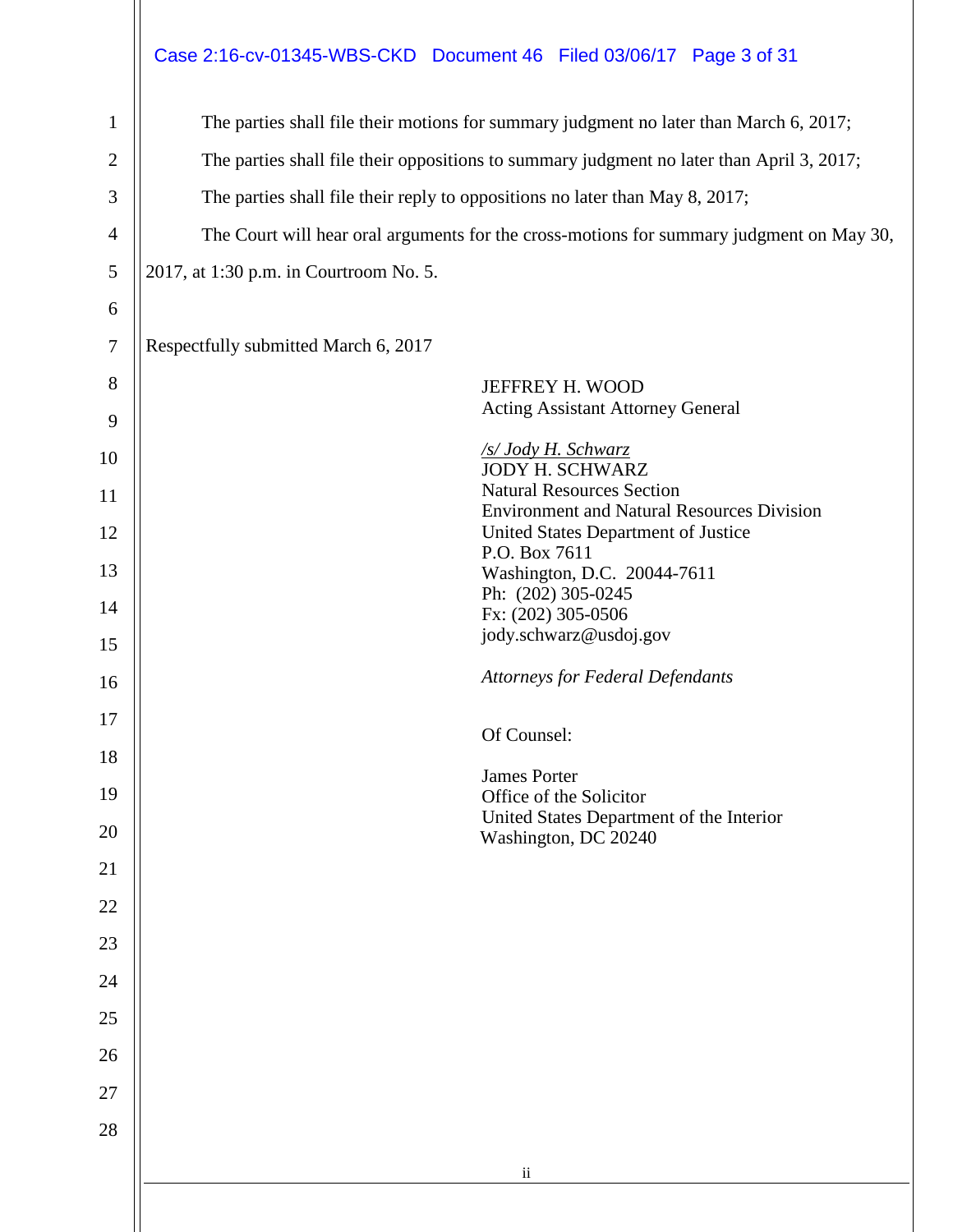### Case 2:16-cv-01345-WBS-CKD Document 46 Filed 03/06/17 Page 4 of 31

1

**TABLE OF CONTENTS**

| I.   |                 |                                                                           |                                                                                                                                                                                           |  |  |
|------|-----------------|---------------------------------------------------------------------------|-------------------------------------------------------------------------------------------------------------------------------------------------------------------------------------------|--|--|
| II.  |                 |                                                                           |                                                                                                                                                                                           |  |  |
|      | A.              |                                                                           |                                                                                                                                                                                           |  |  |
|      | <b>B.</b>       |                                                                           |                                                                                                                                                                                           |  |  |
|      | $\mathcal{C}$ . |                                                                           |                                                                                                                                                                                           |  |  |
|      | D.              |                                                                           |                                                                                                                                                                                           |  |  |
|      | E.              |                                                                           |                                                                                                                                                                                           |  |  |
|      | F <sub>1</sub>  |                                                                           |                                                                                                                                                                                           |  |  |
| III. |                 |                                                                           |                                                                                                                                                                                           |  |  |
|      | A.              |                                                                           |                                                                                                                                                                                           |  |  |
|      | <b>B.</b>       |                                                                           |                                                                                                                                                                                           |  |  |
| IV.  |                 |                                                                           |                                                                                                                                                                                           |  |  |
|      | A.              | Plaintiffs' Challenge to the Assistant Secretary's Finding that the Tribe |                                                                                                                                                                                           |  |  |
|      |                 |                                                                           |                                                                                                                                                                                           |  |  |
|      |                 | 1.                                                                        |                                                                                                                                                                                           |  |  |
|      |                 | 2.                                                                        |                                                                                                                                                                                           |  |  |
|      | <b>B.</b>       | The Only Waiver of Federal Defendants' Sovereign Immunity is the          |                                                                                                                                                                                           |  |  |
|      | $\mathcal{C}$ . |                                                                           |                                                                                                                                                                                           |  |  |
|      |                 | 1.<br>The December 2015 Decision did not Decide Issues Relating to        |                                                                                                                                                                                           |  |  |
|      |                 | 2.<br>The Assistant Secretary's Determination that the Tribe's            |                                                                                                                                                                                           |  |  |
|      |                 |                                                                           |                                                                                                                                                                                           |  |  |
|      |                 | 3.<br>The Assistant Secretary's Determination that the 1998 General       |                                                                                                                                                                                           |  |  |
|      |                 |                                                                           |                                                                                                                                                                                           |  |  |
| V.   |                 |                                                                           |                                                                                                                                                                                           |  |  |
|      |                 |                                                                           |                                                                                                                                                                                           |  |  |
|      |                 |                                                                           |                                                                                                                                                                                           |  |  |
|      | iii             |                                                                           |                                                                                                                                                                                           |  |  |
|      |                 |                                                                           | Consists of more than Five People is barred by Res Judicata and<br>Membership is Comprised of More than Five People is<br>Council is not the Tribe's Valid Representative is supported by |  |  |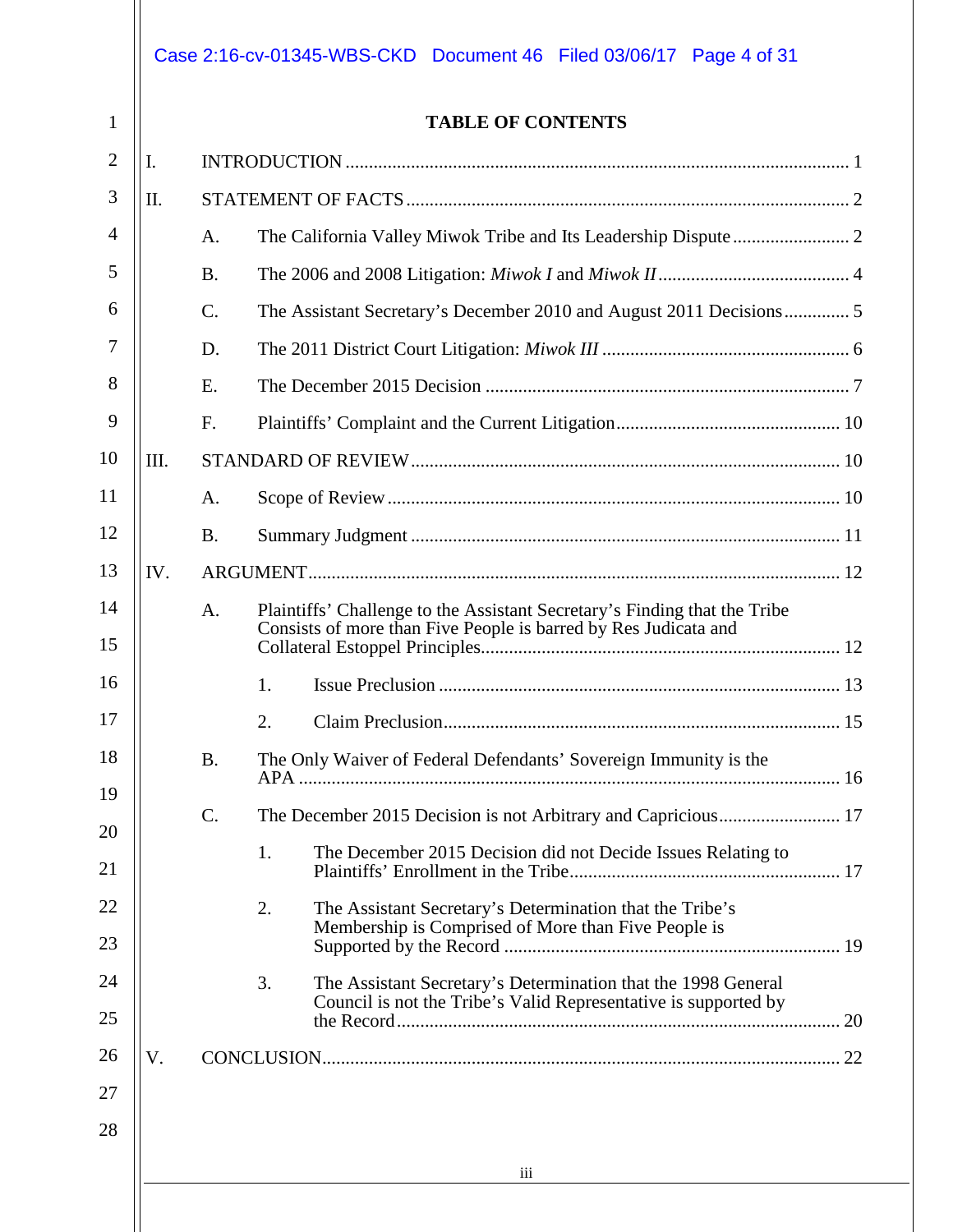| <b>TABLE OF AUTHORITIES</b>                                                                    |
|------------------------------------------------------------------------------------------------|
| <b>Cases</b>                                                                                   |
|                                                                                                |
|                                                                                                |
|                                                                                                |
|                                                                                                |
|                                                                                                |
|                                                                                                |
|                                                                                                |
| California Valley Miwok Tribe v. California Gambling Control Comm'n, 231 Cal. App. 4th 885     |
|                                                                                                |
| California Valley Miwok Tribe v. California Gambling Control Comm'n, No. 15cv622-AJB, ECF      |
|                                                                                                |
| California Valley Miwok Tribe v. California Gambling Control Comm'n, No. Civ. 08-984, slip op. |
|                                                                                                |
| California Valley Miwok Tribe v. Kempthorne, No. 2:08-cv-03164-FCD-EFB (Dec. 29, 2008 E.D.     |
|                                                                                                |
|                                                                                                |
|                                                                                                |
|                                                                                                |
| Fifty Assocs. v. Prudential Ins. Co. of Am., 446 F.2d 1187 (9th Cir. 1970)16                   |
|                                                                                                |
|                                                                                                |
|                                                                                                |
|                                                                                                |
|                                                                                                |
|                                                                                                |
|                                                                                                |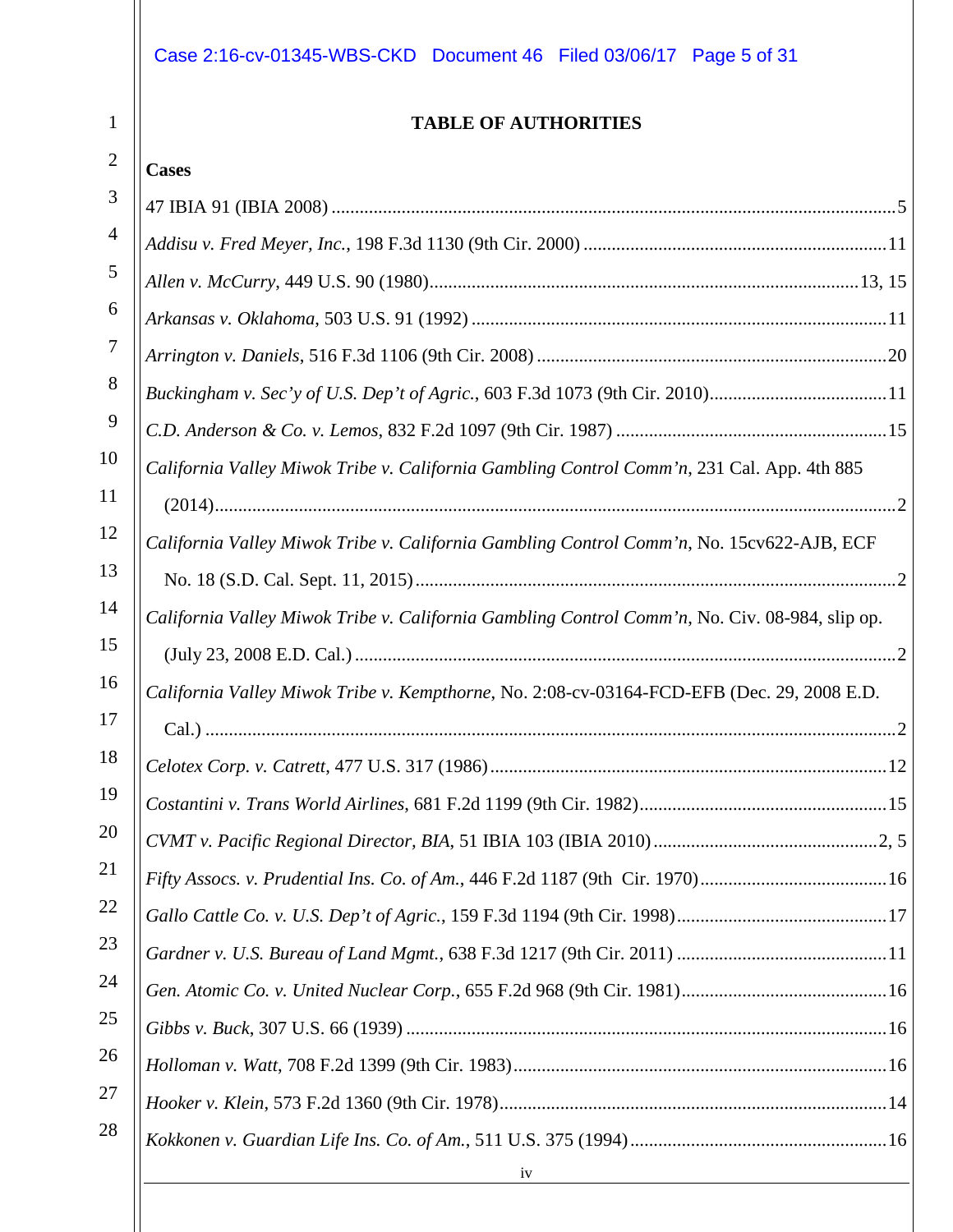# Case 2:16-cv-01345-WBS-CKD Document 46 Filed 03/06/17 Page 6 of 31

| 1  |                                                                                                     |
|----|-----------------------------------------------------------------------------------------------------|
| 2  |                                                                                                     |
| 3  |                                                                                                     |
| 4  | Morongo Band of Mission Indians v. Cal. State Bd. of Equalization, 858 F.2d 1376 (9th Cir. 1988).16 |
| 5  | Motor Vehicle Mfrs. Ass'n v. State Farm Mut. Auto. Ins. Co., 463 U.S. 29 (1983)11                   |
| 6  | Nw. Motorcycle Ass'n v. U.S. Dep't of Agric., 18 F.3d 1468 (9th Cir. 1994)11                        |
| 7  |                                                                                                     |
| 8  |                                                                                                     |
| 9  |                                                                                                     |
| 10 | Pit River Home & Agric. Co-op., Ass'n v. United States, 30 F.3d 1088 (9th Cir. 1994) 16             |
| 11 | Powelson v. U.S., By & Through Sec'y of Treasury, 150 F.3d 1103 (9th Cir. 1998)16                   |
| 12 |                                                                                                     |
| 13 |                                                                                                     |
| 14 | Sheep Ranch Miwok Indian Tribe of Cal. v. Burley, No. 2:01-cv-01389-LKK-DAD (E.D. Cal. filed        |
| 15 |                                                                                                     |
| 16 | Sheep Ranch Miwok Indian Tribe of California v. Burley, No. 2:01-cv-01389-LKK-DAD (June 18,         |
| 17 |                                                                                                     |
| 18 |                                                                                                     |
| 19 | .14                                                                                                 |
| 20 |                                                                                                     |
| 21 |                                                                                                     |
| 22 | United Tribe of Shawnee Indians v. United States, 253 F.3d 543 (10th Cir. 2001) 11                  |
| 23 | <b>Statutes</b>                                                                                     |
| 24 |                                                                                                     |
| 25 |                                                                                                     |
| 26 |                                                                                                     |
| 27 |                                                                                                     |
| 28 |                                                                                                     |
|    | $\overline{\phantom{a}}$<br><u> 1980 - Johann Barbara, martxa amerikan personal (h. 1980).</u>      |
|    |                                                                                                     |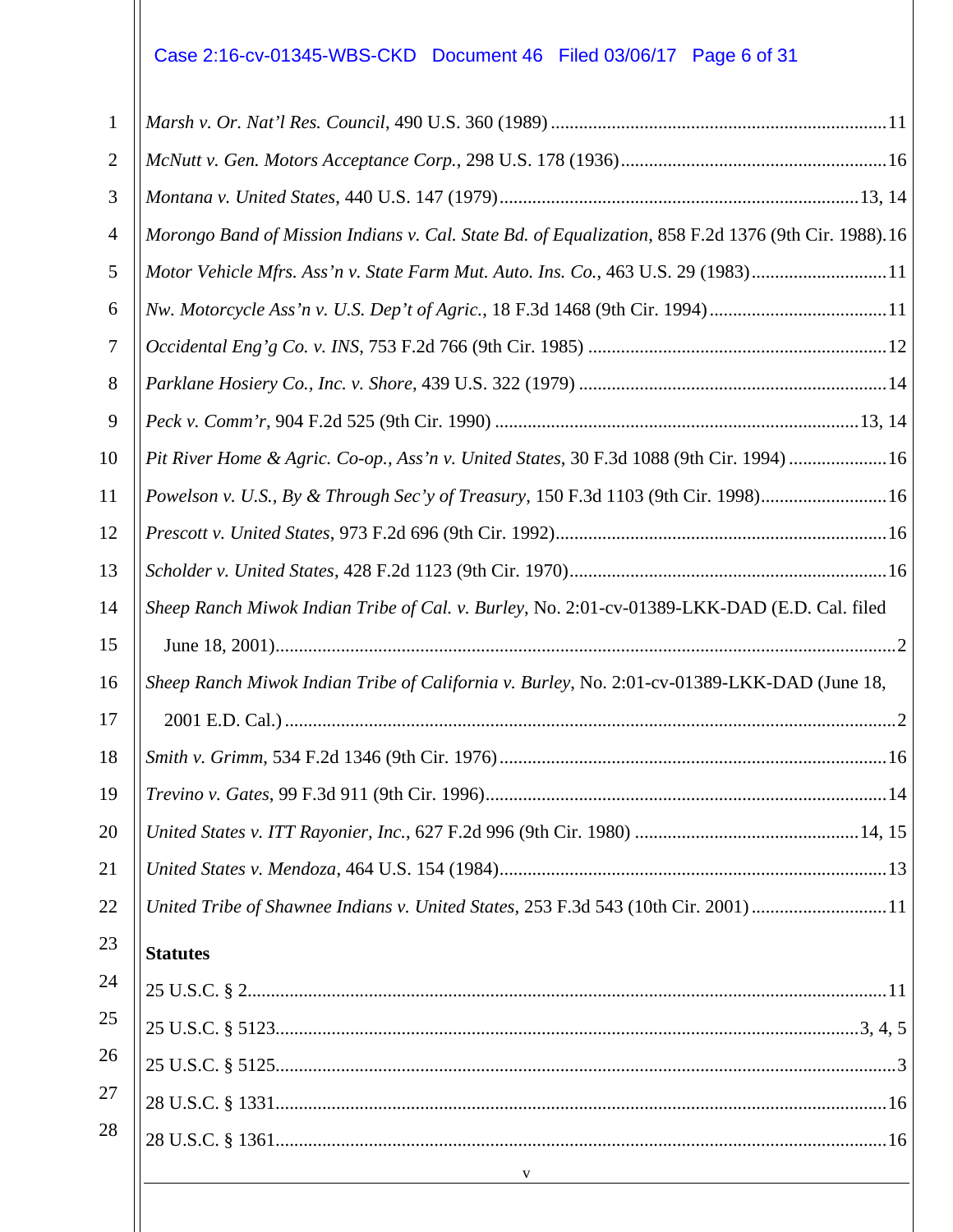## Case 2:16-cv-01345-WBS-CKD Document 46 Filed 03/06/17 Page 7 of 31

| $\mathbf{1}$     |                    |  |
|------------------|--------------------|--|
| $\overline{2}$   |                    |  |
| 3                |                    |  |
| $\overline{4}$   |                    |  |
| 5                |                    |  |
| 6                |                    |  |
| $\boldsymbol{7}$ | <b>Treatises</b>   |  |
| 8                |                    |  |
| 9                | <b>Regulations</b> |  |
| 10               |                    |  |
| 11               |                    |  |
| 12               |                    |  |
| 13               |                    |  |
| 14               |                    |  |
| 15               |                    |  |
| 16               |                    |  |
| 17               |                    |  |
| 18<br>19         |                    |  |
| 20               |                    |  |
| 21               |                    |  |
| 22               |                    |  |
| 23               |                    |  |
| 24               |                    |  |
| 25               |                    |  |
| 26               |                    |  |
| 27               |                    |  |
| 28               |                    |  |
|                  | vi                 |  |
|                  |                    |  |
|                  |                    |  |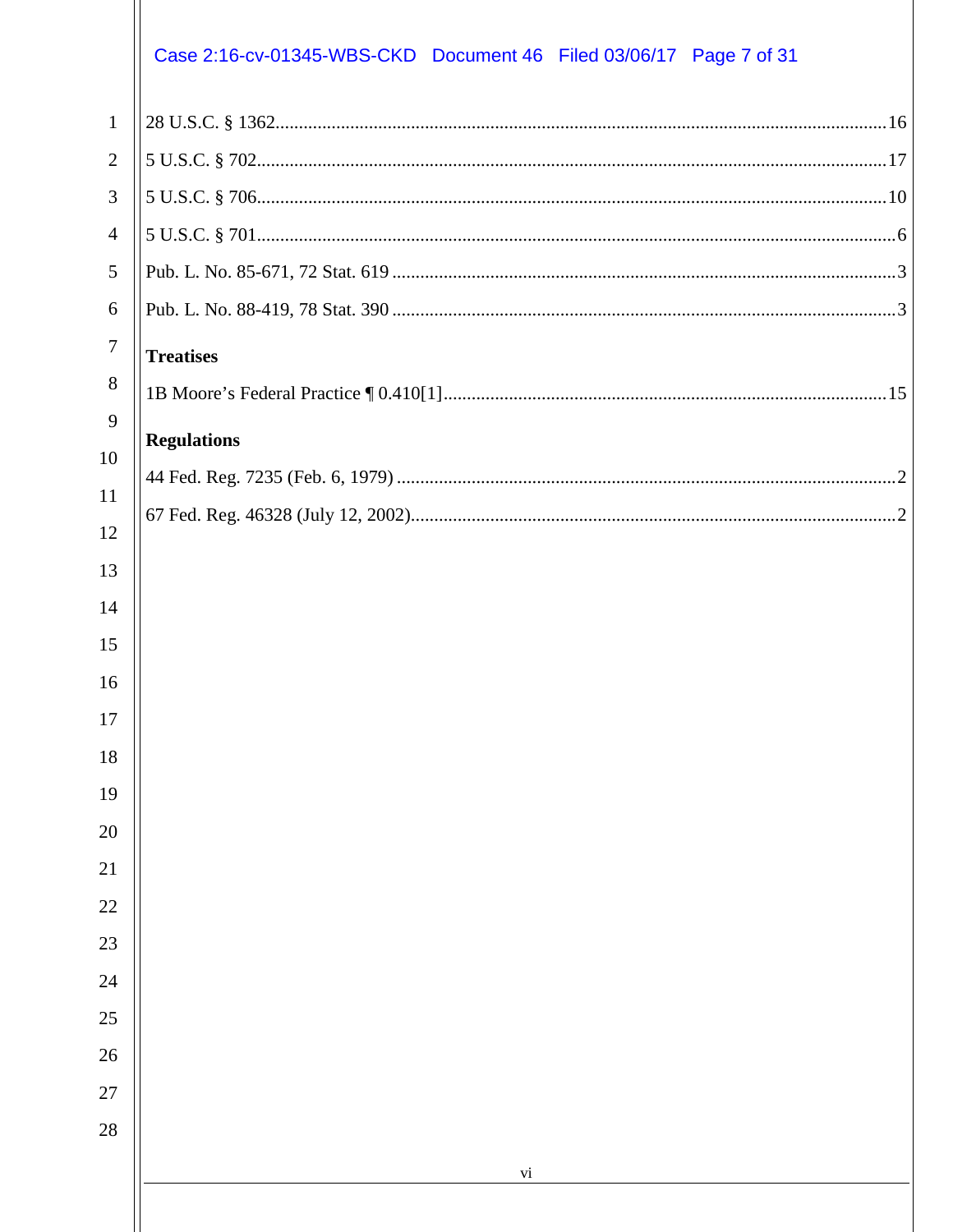#### <span id="page-7-0"></span>**I. INTRODUCTION**

1

2

3

4

5

6

7

8

9

10

11

12

13

14

15

16

17

18

19

20

21

22

23

24

25

<span id="page-7-1"></span>26

27

28

This case arises out of a long-running internecine dispute that has divided the California Valley Miwok Tribe ("CVMT" or "Tribe") into two factions: the Burley group (Plaintiffs in this lawsuit, who purport to speak for the entire Tribe) and a group led by Mr. Yakima Dixie (Intervenor-Defendant Tribal Council). For over ten years, the competition for recognition has spawned a great deal of litigation, both in California state courts and federal district and appellate courts. In this latest lawsuit, Plaintiffs challenge the December 30, 2015, Decision ("December 2015 Decision") issued by the Department of the Interior Assistant Secretary – Indian Affairs ("Assistant Secretary"). 2017AR001397-404. [2](#page-7-1) Plaintiffs seek to set aside the decision as arbitrary and capricious under the Administrative Procedure Act. Plaintiffs' challenge is without merit. The Assistant Secretary arrived at the December 2015 Decision after careful consideration of the record and reconsideration of the August 2011 Decision, consistent with the terms of the district court's remand order. Indeed, Plaintiffs' primary allegations – that the Tribe comprises just five people and is organized under the 1998 General Council Resolution – have already been rejected by previous courts considering the issues, including the Court of Appeals for the District of Columbia.

The December 2015 Decision was not arbitrary, capricious, an abuse of discretion, nor otherwise violative of any laws as reviewed under the APA. The Assistant Secretary explicitly considered the history and the record before him and offered a reasoned explanation for the findings that the Tribe's membership consists of more than five people and that a 1998 General Council is not the Tribe's valid representative. The December 2015 Decision was made after

 $^{2}$  Full citations to the Administrative Record are either CVMT-2017-00XXXX or CVMT-2011-00XXXX. Shortened citations will be 2017AR00XXXX or 2011AR00XXXX.

 $\overline{a}$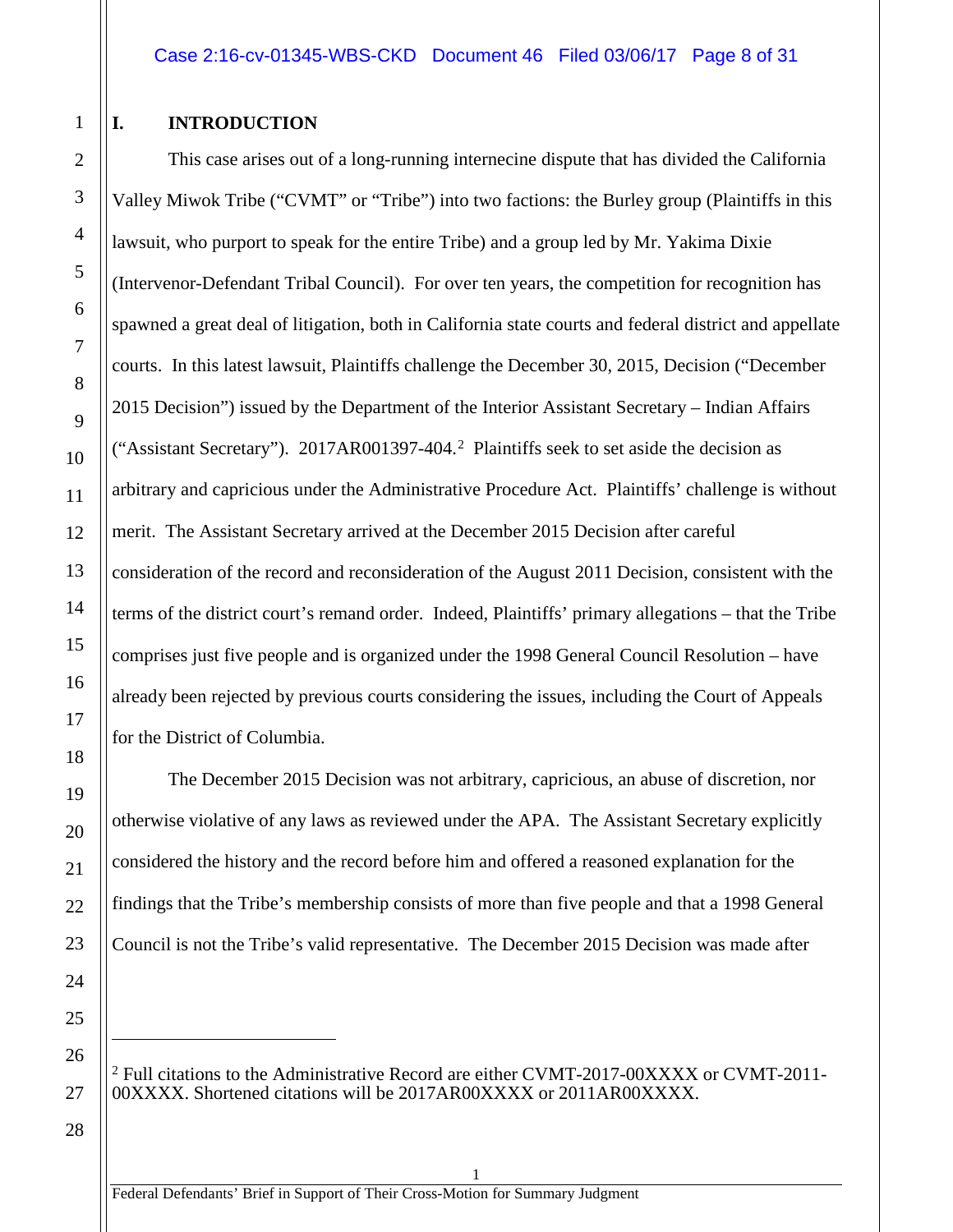#### Case 2:16-cv-01345-WBS-CKD Document 46 Filed 03/06/17 Page 9 of 31

consideration of all the relevant factors and is entitled to substantial deference. The Court should uphold the decision and grant Federal Defendants' Cross-Motion for Summary Judgment.

#### <span id="page-8-0"></span>**II. STATEMENT OF FACTS**

The CVMT has been embroiled in over a decade-long leadership dispute, spawning numerous lawsuits in state and federal courts and administrative review boards. *See*, *e.g.*, *Sheep Ranch Miwok Indian Tribe of Cal. v. Burley*, No. 2:01-cv-01389-LKK-DAD (E.D. Cal. filed June 18, 2001); *Cal. Valley Miwok Tribe v. United States* (*Miwok I*), 424 F. Supp. 2d 197 (D.D.C. 2006); *Cal. Valley Miwok Tribe v. United States* (*Miwok II*), 515 F.3d 1262 (D.C. Cir. 2008); *Cal. Valley Miwok Tribe v. Cal. Gambling Control Comm'n*, No. Civ. 08-984, slip op. (E.D. Cal. filed July 23, 2008); *Cal. Valley Miwok Tribe v. Kempthorne*, No. 2:08-cv-03164- FCD-EFB (E.D. Cal. filed Dec. 29, 2008); *CVMT v. Pac. Regional Director, BIA*, 51 IBIA 103 (IBIA 2010); *California Valley Miwok Tribe v. Jewell* (*Miwok III*), 5 F. Supp. 3d 86 (D.D.C. 2013); *California Valley Miwok Tribe v. California Gambling Control Comm'n*, 231 Cal. App. 4th 885, 901 (2014); *California Valley Miwok Tribe v. California Gambling Control Comm'n*, No. 15cv622-AJB (S.D. Cal. Sept. 11, 2015), ECF No. 18. It is within the backdrop of this history of litigation that the present lawsuit is best understood. The factual and procedural history of CVMT's leadership dispute has been described at length in these decisions. Federal Defendants here provide a summary of the facts limited to those necessary to understand this lawsuit.

#### **A. The California Valley Miwok Tribe and Its Leadership Dispute**

<span id="page-8-1"></span>The CVMT is a federally-recognized tribe, formerly known as the Sheep Ranch Rancheria. 2017AR001397; Indian Tribal Entities That Have a Government-to-Government Relationship With the United States, 44 Fed. Reg. 7235, 7236 (Feb. 6, 1979) ("Sheep Ranch Rancheria"); 67 Fed. Reg. 46328 (July 12, 2002) ("California Valley Miwok Tribe"). In 1916, the Bureau of Indian Affairs ("BIA") acquired an acre of land in Sheep Ranch, California, for the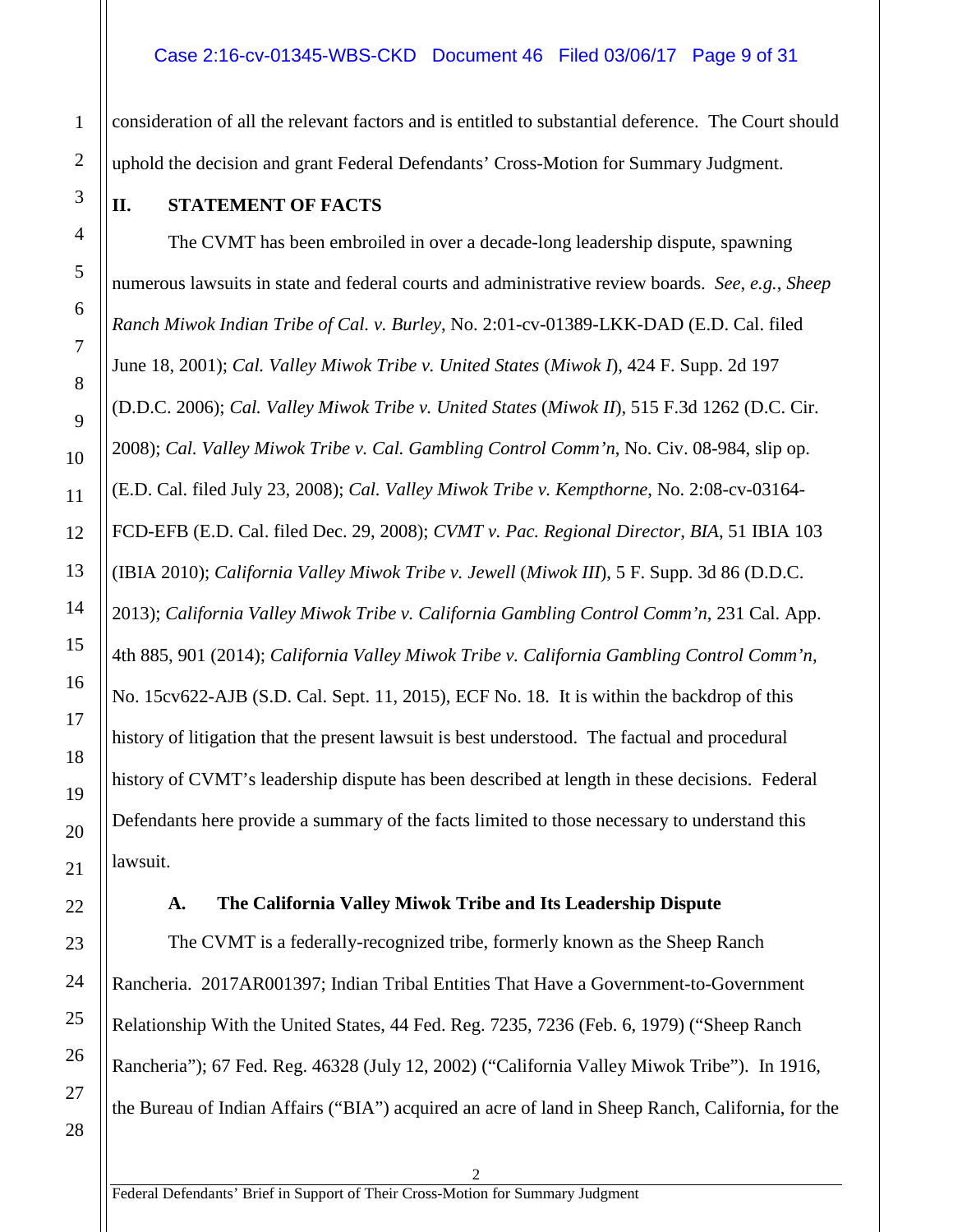#### Case 2:16-cv-01345-WBS-CKD Document 46 Filed 03/06/17 Page 10 of 31

benefit of Miwok Indians living in the area. 2017AR001397. The land, and the group of Indians associated with it, became the "Sheep Ranch Rancheria." *Id.* The current name of the Tribe is the California Valley Miwok Tribe. *Id.* at n.2; 2017AR001399, n.14.

In 1934, Congress passed the Indian Reorganization Act ("IRA"), which, among things, required the BIA to hold elections through which the adult members of a tribe would decide whether to reject the applicability of the IRA to their reservation. 25 U.S.C. §§ 5123, 5125; *Miwok III*, 5 F. Supp. 3d at 89*.* Jeff Davis, the adult Indian residing on the Sheep Ranch Rancheria in 1935, voted in favor of the IRA, but the Tribe did not organize under the IRA at that time. *Id.* at 89; AR001398.

In 1958, Congress enacted the California Rancheria Act ("Rancheria Act"), Pub. L. No. 85-671, 72 Stat. 619, which it amended in 1964, Act of Aug. 11, 1964, Pub. L. No. 88-419, 78 Stat. 390; 2017AR001399. The Rancheria Act established a process for terminating the federal status of California Rancherias by distributing each Rancheria's assets to the Indians of the Rancheria. 2017AR001399. The process required development of a distribution plan identifying the distributees. *Id.* The BIA determined that Mabel Hodge Dixie was the only adult Indian "of such reservation or Rancheria," and was entitled to receive the assets of the Rancheria. *Id.*; *Miwok III*, 5 F. Supp. 3d at 89. Ms. Dixie voted to accept distribution. *Id.* The BIA, however, failed to take the steps necessary to complete the Rancheria's termination. *Id.* After Ms. Dixie's death, five individuals were determined to be her heirs and to possess undivided interests in the Rancheria, including Mabel's son, Yakima Dixie. AR001399. In 1998, it was represented to the BIA that Yakima Dixie and his brother Melvin Dixie were the only living heirs to Ms. Dixie. *Miwok III*, 5 F. Supp. 3d at 90. Since the death of Melvin Dixie in 2009, Yakima Dixie is the only surviving son of Mabel Dixie. *Id.*; 2017AR001400.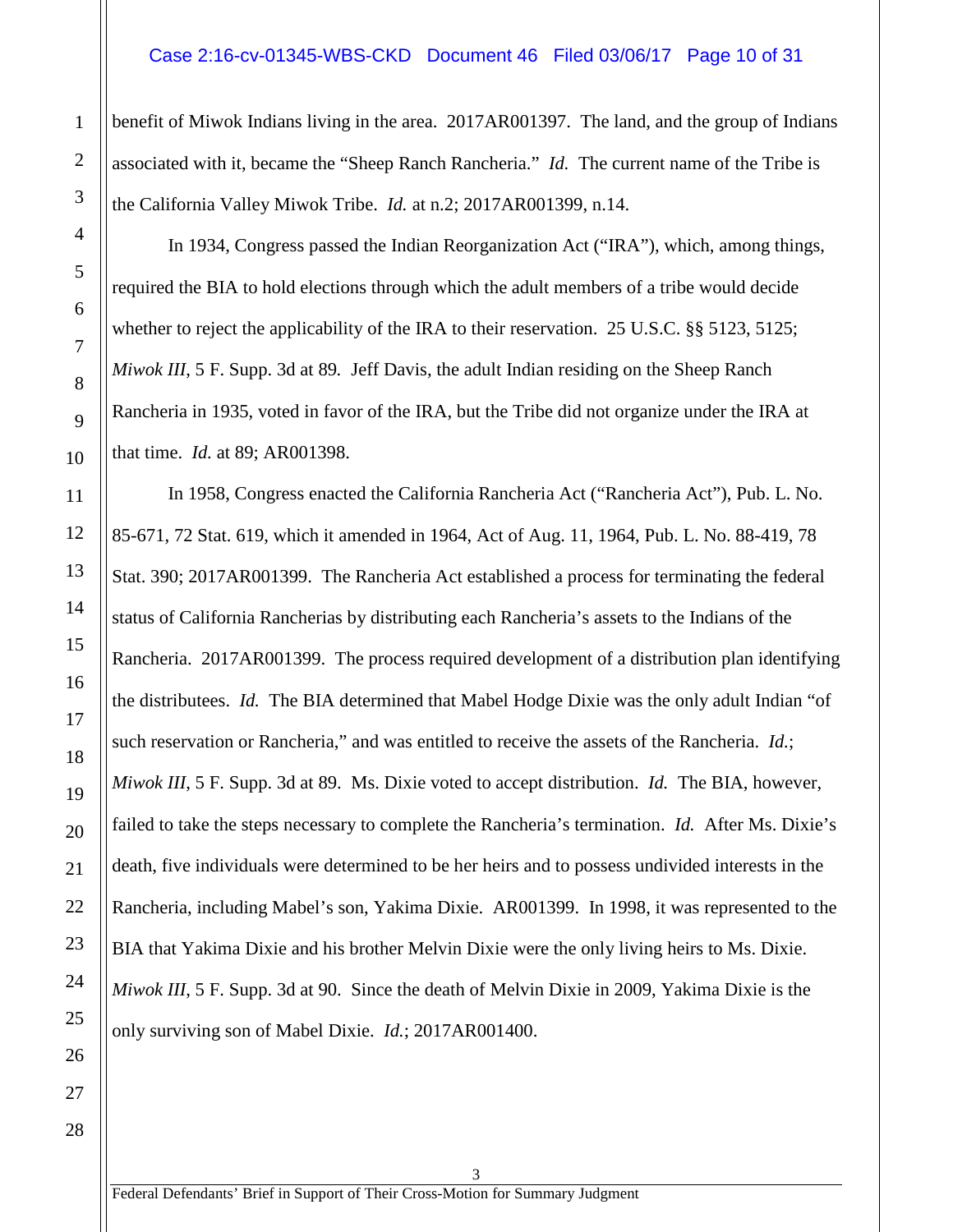#### Case 2:16-cv-01345-WBS-CKD Document 46 Filed 03/06/17 Page 11 of 31

In 1998, the BIA facilitated Yakima Dixie's enrollment of Plaintiffs Silvia Burley, Silvia's daughters Rashel Reznor and Anjelica Paulk, and Silvia's granddaughter Tristian Wallace into the Tribe. 2017AR001398. In November of 1998, Silvia Burley and Yakima Dixie signed Resolution #GC-98-01 ("1998 Resolution"), which established the adults of the Tribe as the General Council ("1998 General Council"). 2017AR001401. Soon after, disputes developed over who was the Tribe's valid representative. 2017AR001399, 1401-402. The groups brought multiple lawsuits against the BIA, the State of California, and each other in various courts, including this one.

#### **B. The 2006 and 2008 Litigation:** *Miwok I* **and** *Miwok II*

<span id="page-10-0"></span>In 2004, the Burley group submitted to the Secretary a constitution purporting to confer tribal membership only upon Silvia Burley and her descendants. The BIA refused to accept the constitution, finding that it did not reflect the participation of the greater tribal community. 2011AR000499-502 (March 26, 2004, letter from Superintendent Risling to Silvia Burley noting that there was no evidence of efforts to involve the whole tribal community in organizing the Tribe including efforts to reach out to the Indian communities in and around Sheep Ranch Rancheria, to involve Yakima Dixie, his brother, of any offspring of Merle Butler, Tillie Jeff, or Lenny Jeff, all persons known to have resided at Sheep Ranch Rancheria, or to involve Indians known to have once lived adjacent to Sheep Ranch Rancheria.). The Burley group challenged that decision as contrary to IRA section 476(h) (current version at 25 U.S.C. § 5123(h)). Both the district court and the D.C. Circuit upheld the agency's decision. *See Miwok I*, 424 F. Supp. 2d 197; *Miwok II*, 515 F.3d 1262. While recognizing the inherent sovereign power of tribes to regulate their internal and social relations, *id.* at 1263, the court of appeals agreed that section 476(h) allows the Secretary to reject a constitution that failed to reflect the involvement of the whole tribal community. *Id.* at 1267. The court found the Secretary's rejection of the

4

1

2

3

4

5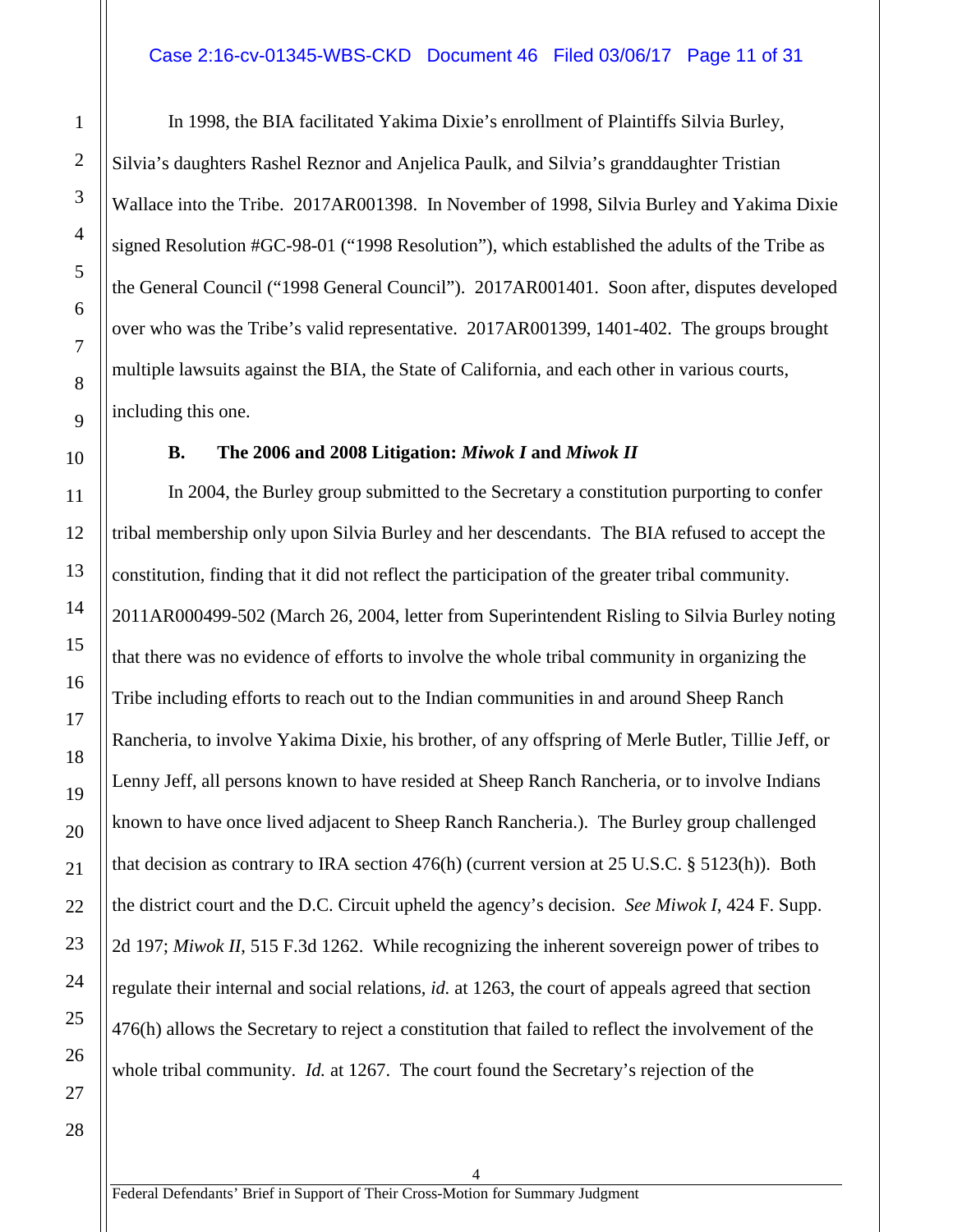#### Case 2:16-cv-01345-WBS-CKD Document 46 Filed 03/06/17 Page 12 of 31

constitution reasonable given (1) the Secretary's broad power to manage Indian affairs; (2) the United States' trust obligations, which include an obligation to "promote a tribe's political integrity;" and (3) the majoritarian values embodied in other IRA provisions. *Id.* at 1267-68. The court stated that:

This case involves an attempt by a small cluster of people within the [CVMT] to organize a tribal government under the Act. CVM[T]'s chairwoman, Silvia Burley, and a group of her supporters adopted a constitution to govern the tribe without so much as consulting its membership. The Secretary declined to approve the constitution because it was not ratified by anything close to a majority of the tribe.

*Id.* at 1262. The court found that the Burley group's "antimajoritarian gambit deserves no stamp of approval from the Secretary." *Id.* at 1267-68.

#### **C. The Assistant Secretary's December 2010 and August 2011 Decisions**

<span id="page-11-0"></span>In November 2006, while *Miwok II* was pending, the BIA notified Silvia Burley and Yakima Dixie that it would move forward with efforts to facilitate the organization of the Tribe under the IRA. 2011AR001261. The BIA published notices in local newspapers inviting "the members of the Tribe and potential members" to participate in a General Council meeting intended to "initiate the reorganization process." *CVMT*, 51 IBIA at 113-114. Burley appealed the November 2006 decision to the Interior Board of Indian Appeals ("IBIA"), and the General Council meeting was stayed. 2011AR001444-50. Finding that certain aspects of Ms. Burley's appeal raised questions of tribal membership over which the IBIA has no jurisdiction, the IBIA referred the matter to the Assistant Secretary. 47 IBIA 91 (2008). On December 22, 2010, the Assistant Secretary issued a decision determining that there was no need for the BIA to pursue its efforts to organize a tribal government because it was organized as the 1998 General Council under the 1998 Resolution ("December 2010 Decision"). *Miwok III*, 5 F. Supp. 3d at 95; 2011AR001761-66. Yakima Dixie filed a federal lawsuit challenging the December 2010 Decision alleging, in part, that he had not been provided the opportunity to brief the issues before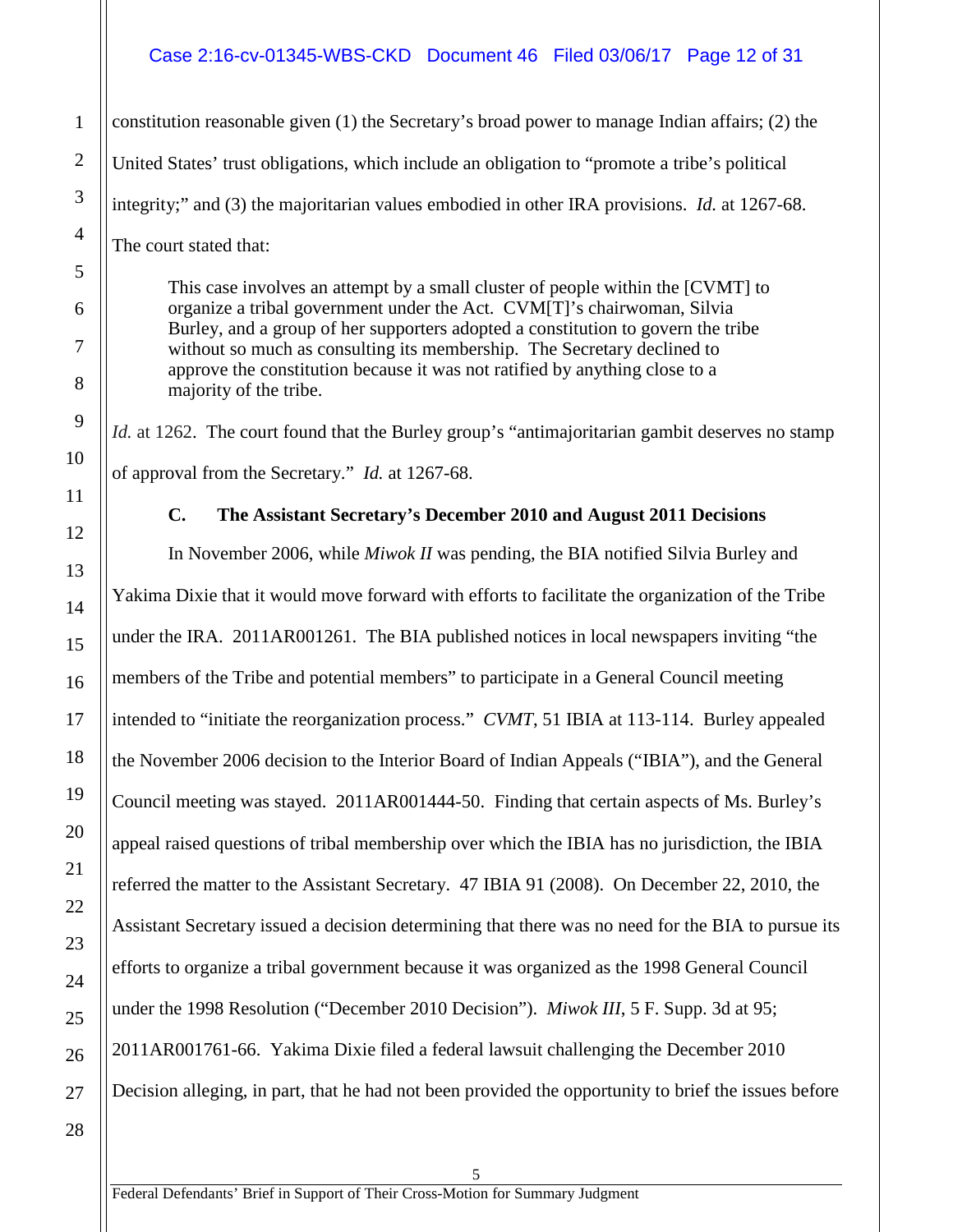#### Case 2:16-cv-01345-WBS-CKD Document 46 Filed 03/06/17 Page 13 of 31

the Assistant Secretary. The Assistant Secretary withdrew the decision and requested briefing from all the parties. *Id.* Yakima Dixie stayed his suit pending the Assistant Secretary's reconsideration.

On August 31, 2011, the Assistant Secretary issued a revised decision ("August 2011 Decision") that reached the same conclusion as the December 2010 decision. 2011AR002049- 57. In the August 2011 Decision, the Assistant Secretary acknowledged making "a 180-degree change of course from positions defended by [the] Department in administrative and judicial proceedings over the past seven years." *Miwok III*, 5 F. Supp. 3d at 96; 2011AR002050. Relevant to this lawsuit, the August 2011 Decision found, among other things, that (1) the citizenship of the Tribe consisted solely of Dixie, Burley, and Burley's two daughters and granddaughter; and (2) that the 1998 General Council was vested with the governmental authority of the Tribe, and could conduct the full range of government-to-government relations with the United States, and had exclusive authority to determine the Tribe's citizenship criteria. Based on those findings, the August 2011 Decision ended the BIA's efforts to promote inclusion of a larger tribal community, finding those efforts to be an improper interference with the Tribe's internal governance. *Miwok III*, 5 F. Supp. 3d at 95; 2011AR002049-50.

#### **D. The 2011 District Court Litigation:** *Miwok III*

<span id="page-12-0"></span>In response to the August 2011 decision, the Dixie group renewed its lawsuit, amending its complaint to challenge the August 2011 Decision as arbitrary and capricious and unreasonable under the Administrative Procedure Act ("APA"). Based on the record, the district court found that the August 2011 Decision was unreasonable. *Miwok III*, 5 F. Supp. 3d at 99- 100. The district court found that the Assistant Secretary's finding that the Tribe consisted of five members "ignores – entirely – that the record is replete with evidence that the Tribe's membership is potentially significantly larger[.]" *Id.* at 98. The district court found that the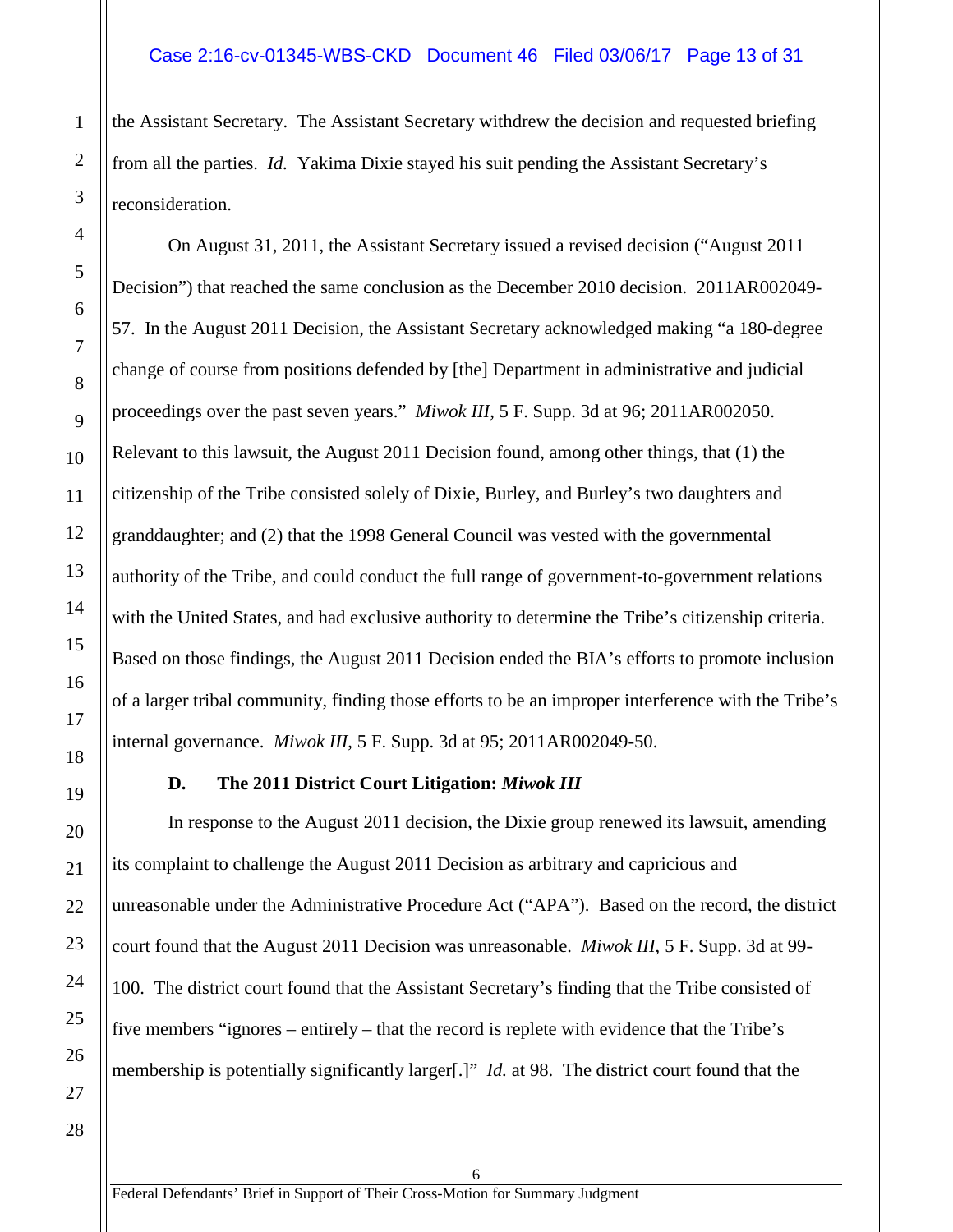#### Case 2:16-cv-01345-WBS-CKD Document 46 Filed 03/06/17 Page 14 of 31

Assistant Secretary failed to explain his assumption that Dixie's adoption of the Burley group into the Tribe was valid, an assumption that the district court found questionable given that "at the time Burley first contacted Yakima, he was in jail and suffering from several serious illnesses and other disabilities." *Id.* at 99. In addition, the district court held that the Assistant Secretary failed to address the fact that Dixie adopted the Burley group without consulting his brother. As the district court noted, the adoption of the Burley group "effectively placed [Dixie's brother's] tribal rights at the mercy of the Burleys." *Id.* The district court concluded that:

Put simply, the Assistant Secretary missed the first step of the analysis. Under these circumstances and in light of this administrative record, rather than simply assume that the Tribe consists of five members, the Assistant Secretary was required to first determine whether the membership had been properly limited to these five individuals.

*Id.*

Similarly, the district court found the Assistant Secretary "simply assumes, without addressing, the validity of the General Council." *Id.* at 100. The district court found this assumption unreasonable in light of various allegations in the record by Dixie that raise significant doubts about the council and Burley's claimed status as chairperson of the Tribe. *Id.* Accordingly, the district court remanded to the agency for reconsideration consistent with its decision.

#### **E. The December 2015 Decision**

<span id="page-13-0"></span>On December 30, 2015, the Assistant Secretary issued the decision in response to the remand imposed by the United States District Court for the District of Columbia in *Miwok III*. 2017AR001397-404. In the December 2015 Decision, the Assistant Secretary addressed two issues related to the Tribe: (1) whether membership was limited to Dixie, Burley, Burley's two daughters and grandchild; and (2) whether the United States recognized leadership for the CVMT's government. 2017AR00001399-401. As to the Tribe's membership, the Assistant Secretary found that, as all of the federal court decisions examining the CVMT dispute make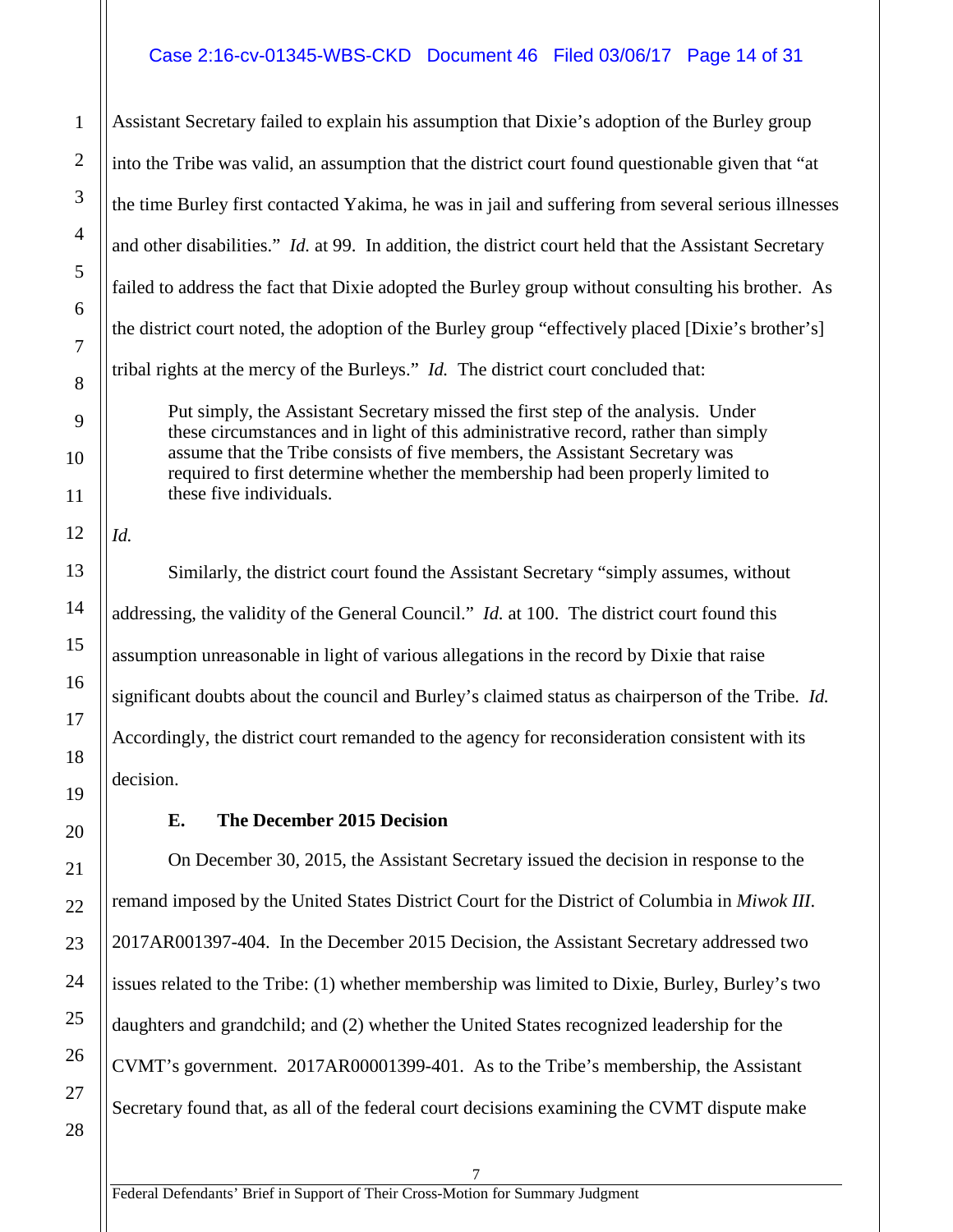#### Case 2:16-cv-01345-WBS-CKD Document 46 Filed 03/06/17 Page 15 of 31

clear, the Tribe is not limited to five individuals. *Id.* at 1399. The Assistant Secretary noted that the BIA decision under review in *Miwok I* plainly rejected the 1998 constitution offered by Burley as controlling the Tribe's organization because it had not been ratified by the "whole tribal community." *Id.* (quoting *Miwok II*, 515 F.3d at 1265-66). The Assistant Secretary noted that the circuit court in *Miwok II* emphasized that the Tribe consisted of more than five people and that the Burley group had attempted to adopt a constitution to govern the Tribe without so much as consulting its membership. *Id.* Although the district court remanded to the Assistant Secretary the question of tribal membership, it was only after noting that "the record is replete with evidence that the Tribe's membership is potentially significantly larger than just these five individuals." *Id.* (quoting *Miwok III*, 5 F. Supp. 3d at 98).

To determine the membership of the Tribe, in addition to consideration of the fact that all previous courts addressing the issue found that there are far more than five people eligible to take part in the organization of the Tribe, the Assistant Secretary also reviewed the Department's dealings with the Tribe and the history of the Tribe as a Rancheria. *Id.* The Assistant Secretary found that for purposes of reorganization, the Tribe's membership is properly drawn from the Miwok Indians for whom the Rancheria was acquired and their descendants. *Id.* at 1400. The Assistant Secretary found that the history of the Rancheria and the administrative record demonstrates that the tribal group of eligible members consists of individuals listed on a 1915 census and their descendants, the descendants of Jeff Davis, and the heirs of Mabel Dixie (collectively referred to as the "Eligible Groups"). *Id.* The Assistant Secretary then noted that to the extent Plaintiffs are among individuals who make up the Eligible Groups, he encouraged them to participate in the Tribe's reorganization. *Id.* at 1401. If Plaintiffs cannot demonstrate that they are part of the Eligible Groups, he left it up to the Tribe, as a matter of self-governance and self-determination, to clarify Plaintiffs' membership status. *Id.*

1

2

3

4

5

6

7

8

9

10

11

12

13

14

15

16

17

18

19

20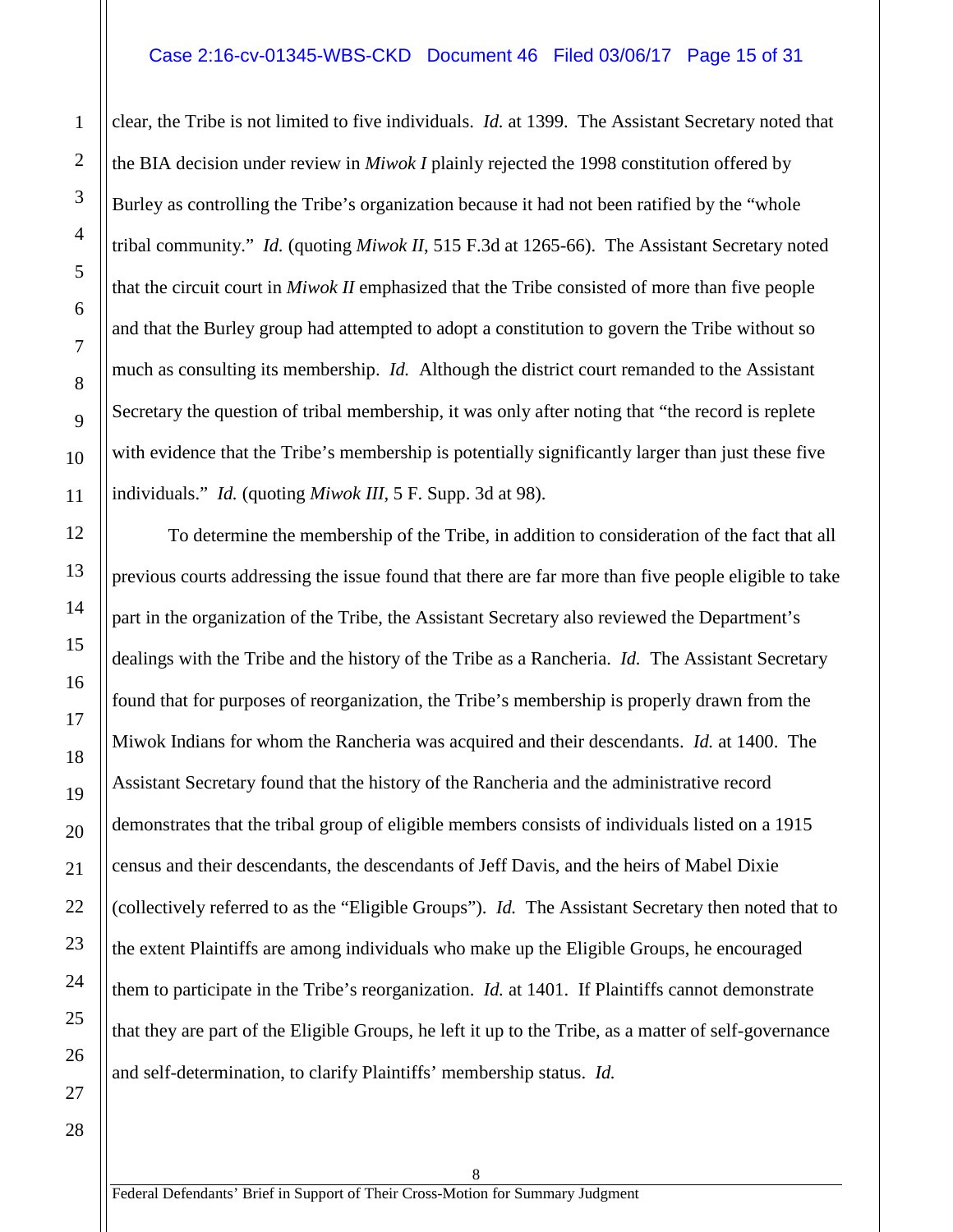#### Case 2:16-cv-01345-WBS-CKD Document 46 Filed 03/06/17 Page 16 of 31

As to the leadership of the Tribe, the Assistant Secretary, for purposes of administering the Department's statutory responsibilities to Indians and Indian tribes, found that he could not accept either the Dixie or Burley groups' claims. *Id.* at 1401. Noting that Burley relied on the 1998 Resolution as the basis for Silvia Burley's leadership, the Assistant Secretary found that the 1998 Resolution, while it seemed like a "reasonable, practical mechanism for establishing a tribal body to *manage the process* of reorganizing the Tribe, the actual reorganization . . . can be accomplished only via a process open to the whole tribal community." *Id.* (also citing to the courts' findings in *Miwok II* and *Miwok III*) (emphasis in original). Because the people who approved the resolution are not the majority of those eligible to take part in the reorganization of the Tribe, the Assistant Secretary found that he could not recognize the actions to establish a tribal governing structure taken pursuant to the 1998 Resolution. *Id.*

The Assistant Secretary also found that the Dixie group's purported ratification of a constitution in 2006 and 2013 did not establish leadership for the Tribe. The constitution purportedly ratified in 2006 failed to explain the significance of those who signed it or how it was ratified, including whether it was ratified through a process that provided broad notice to individuals eligible to take part in the Tribe's organization. *Id.* at 1402. For the constitution purportedly ratified by the Dixie group in 2013 ("2013 Constitution"), the Assistant Secretary found that the record was silent on the effort to notify all those eligible to take part in the Tribe's organization to ratify the 2013 Constitution. *Id.* The Assistant Secretary, however, did not foreclose the possibility that the Dixie group could provide additional evidence demonstrating adequate notice for the BIA's acceptance of the 2013 Constitution, and authorized the Regional Director to receive additional submissions from the Dixie group for the purpose of establishing whether the 2013 Constitution was validly ratified. *Id.* As an alternative, the Assistant Secretary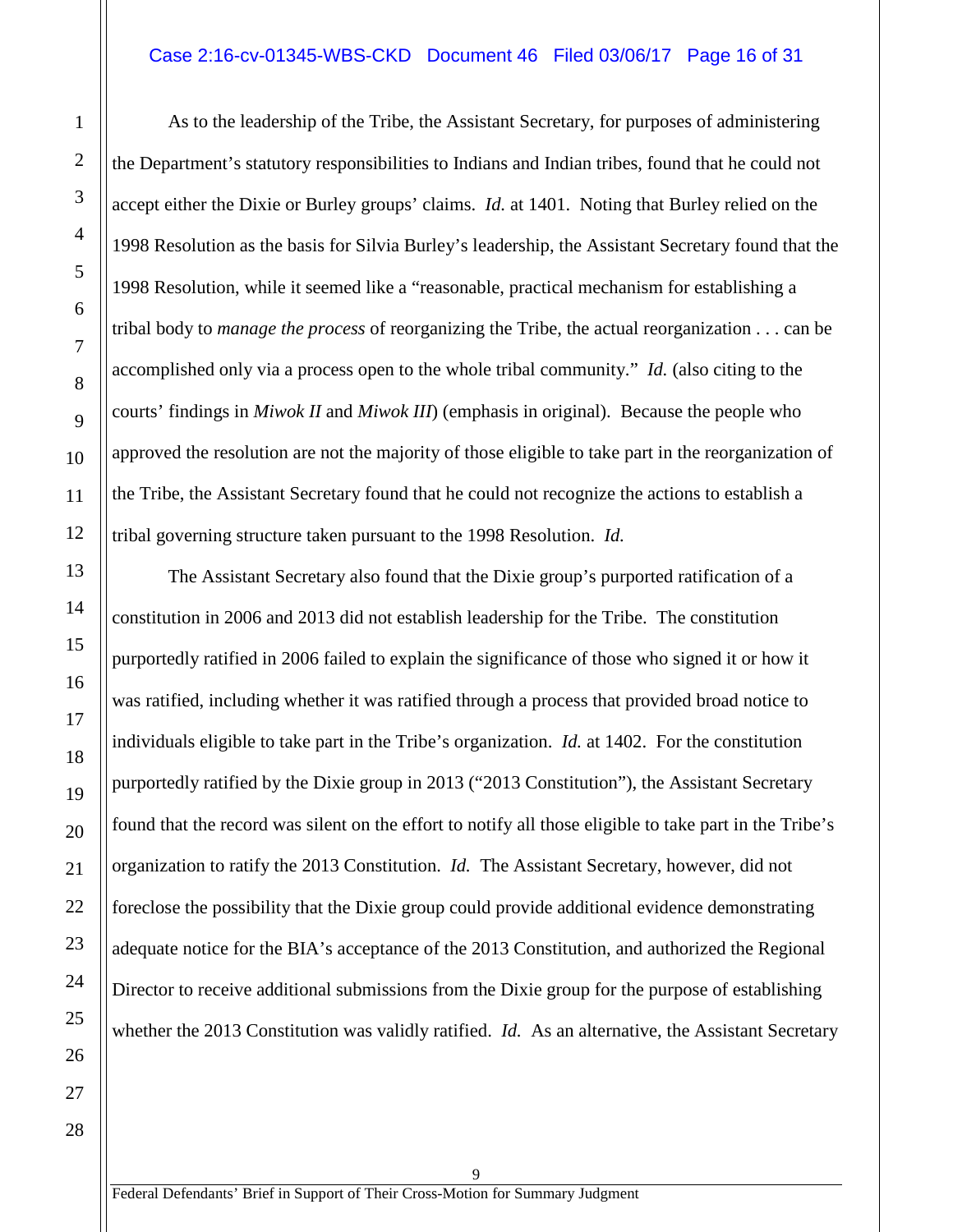encouraged the Tribe to petition for a Secretarial election under 25 C.F.R. Part 81 within 90 days of the decision. *Id.* The December 2015 Decision is final agency action. *Id.* at 1403.

#### **F. Plaintiffs' Complaint and the Current Litigation**

<span id="page-16-0"></span>Plaintiffs filed this complaint on June 16, 2016, challenging the December 2015 Decision as arbitrary and capricious under the  $APA$ .<sup>[3](#page-16-3)</sup> ECF Nos. 1 and 4. Plaintiffs allege that the December 2015 Decision is arbitrary and capricious for refusing to recognize Silvia Burley's leadership of the Tribe under the 1998 Resolution and for directing the Tribe's organization process to include individuals beyond Plaintiffs and Yakima Dixie. ECF No. 4, ¶ 1. On July 8, Plaintiffs filed their Motion for Stay and Memorandum of Points and Authority in Support of a Motion for an Order Staying the December 2015 Decision. ECF Nos. 9 and 10. In their motion, Plaintiffs alleged that the Regional Director's request for comments on Yakima Dixie's submissions constituted immediate action to implement the December 2015 Decision to their detriment. On October 24, 2016, the Court denied Plaintiffs' motion on the grounds that they failed to demonstrate immediate and irreparable harm and that the balance of equities did not weigh in their favor. ECF No. 37.

#### <span id="page-16-2"></span><span id="page-16-1"></span>**III. STANDARD OF REVIEW**

#### **A. Scope of Review**

In determining whether agency action was arbitrary and capricious, the Court must apply the highly deferential standard of review applicable to agency action under the APA, 5 U.S.C. §§ 551-559, 701-706. The Court must uphold the December 2015 Decision unless the decision was "arbitrary, capricious, an abuse of discretion, or otherwise not in accordance with law." 5 U.S.C. § 706(2)(A). The Court's scope of review is narrow, and the Court should "not substitute its

<span id="page-16-3"></span><sup>3</sup> Plaintiffs filed their amended complaint on June 17, 2014. ECF No. 4.

10

 $\overline{a}$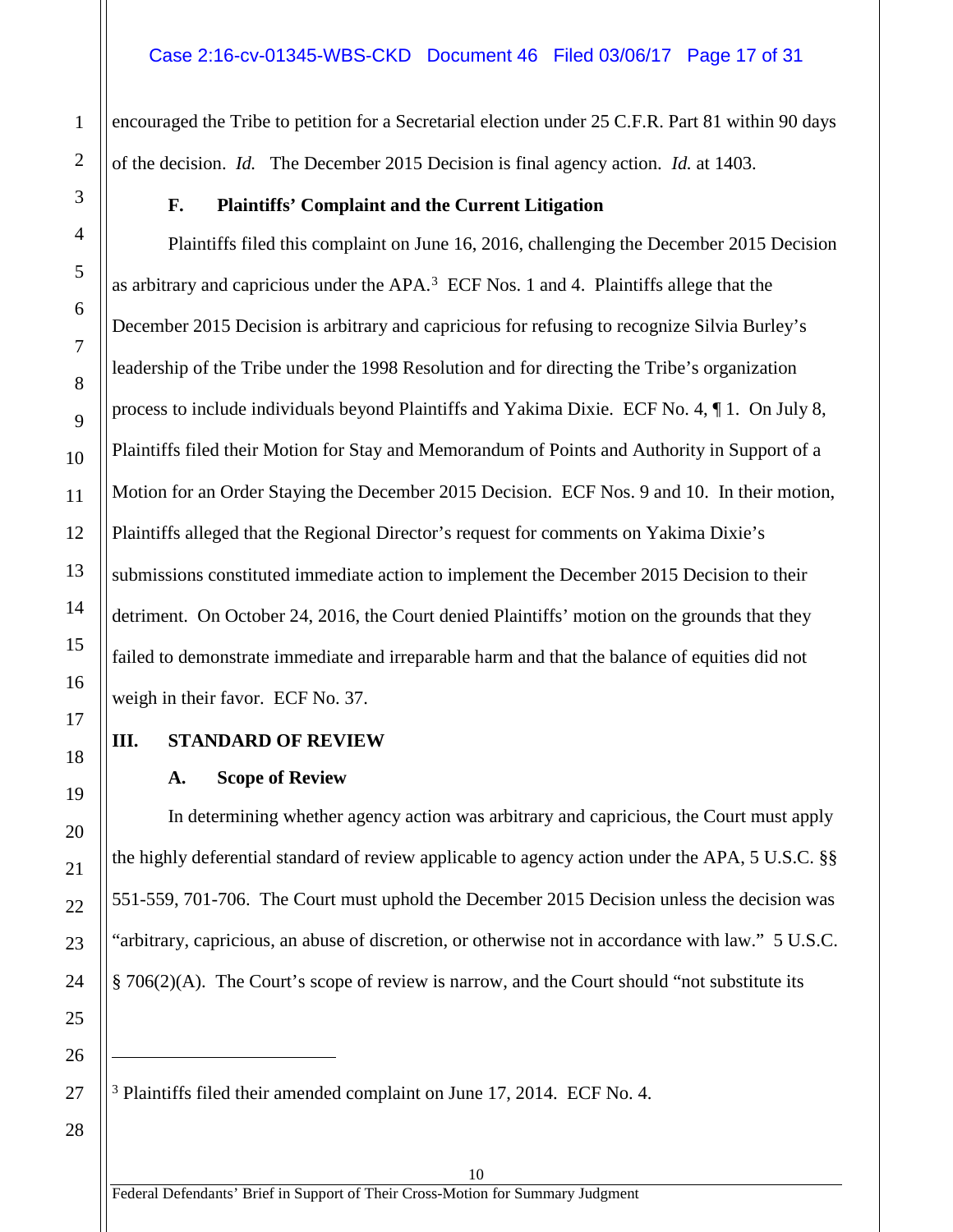#### Case 2:16-cv-01345-WBS-CKD Document 46 Filed 03/06/17 Page 18 of 31

judgment for that of the agency." *Motor Vehicle Mfrs. Ass'n v. State Farm Mut. Auto. Ins. Co.*, 463 U.S. 29, 43 (1983). A decision is arbitrary and capricious:

only if the agency relied on factors Congress did not intend it to consider, entirely failed to consider an important aspect of the problem, or offered an explanation that runs counter to the evidence before the agency or is so implausible that it could not be ascribed to a difference in view or the product of agency expertise.

*Gardner v. U.S. Bureau of Land Mgmt.*, 638 F.3d 1217, 1224 (9th Cir. 2011). An agency's actions are valid if it "considered the relevant factors and articulated a rational connection between the facts found and the choices made." *Id.* (internal quotation marks omitted). If the record supports the agency's decision, that decision should be upheld even if the record could support alternative findings. *Arkansas v. Oklahoma*, 503 U.S. 91, 112–113 (1992). Review of the agency's action is "highly deferential, presuming the agency action to be valid." *Buckingham v. Sec'y of U.S. Dep't of Agric.*, 603 F.3d 1073, 1080 (9th Cir. 2010).

There is a strong presumption in favor of upholding decisions where agencies have acted within their scope of expertise. *Marsh v. Or. Nat'l Res. Council*, 490 U.S. 360, 376, 378 (1989). For tribal matters, Interior has special expertise to which courts give substantial deference. *See*, *e.g.*, *United Tribe of Shawnee Indians v. United States*, 253 F.3d 543, 551 (10th Cir. 2001) (Determinations about tribal matters "should be made in the first instance by [Interior] since Congress has specifically authorized the Executive Branch to prescribe regulations concerning Indian affairs and relations." (citing 25 U.S.C. §§ 2, 9)).

#### **B. Summary Judgment**

<span id="page-17-0"></span>A motion for summary judgment may be used to review agency administrative decisions within the limitations of the APA. *Nw. Motorcycle Ass'n v. U.S. Dep't of Agric.*, 18 F.3d 1468, 1481 (9th Cir. 1994). A motion for summary judgment should be granted if "there is no genuine dispute as to any material fact and the movant is entitled to judgment as a matter of law." Fed. R. Civ. P. 56(a); *Addisu v. Fred Meyer, Inc.*, 198 F.3d 1130, 1134 (9th Cir. 2000). The moving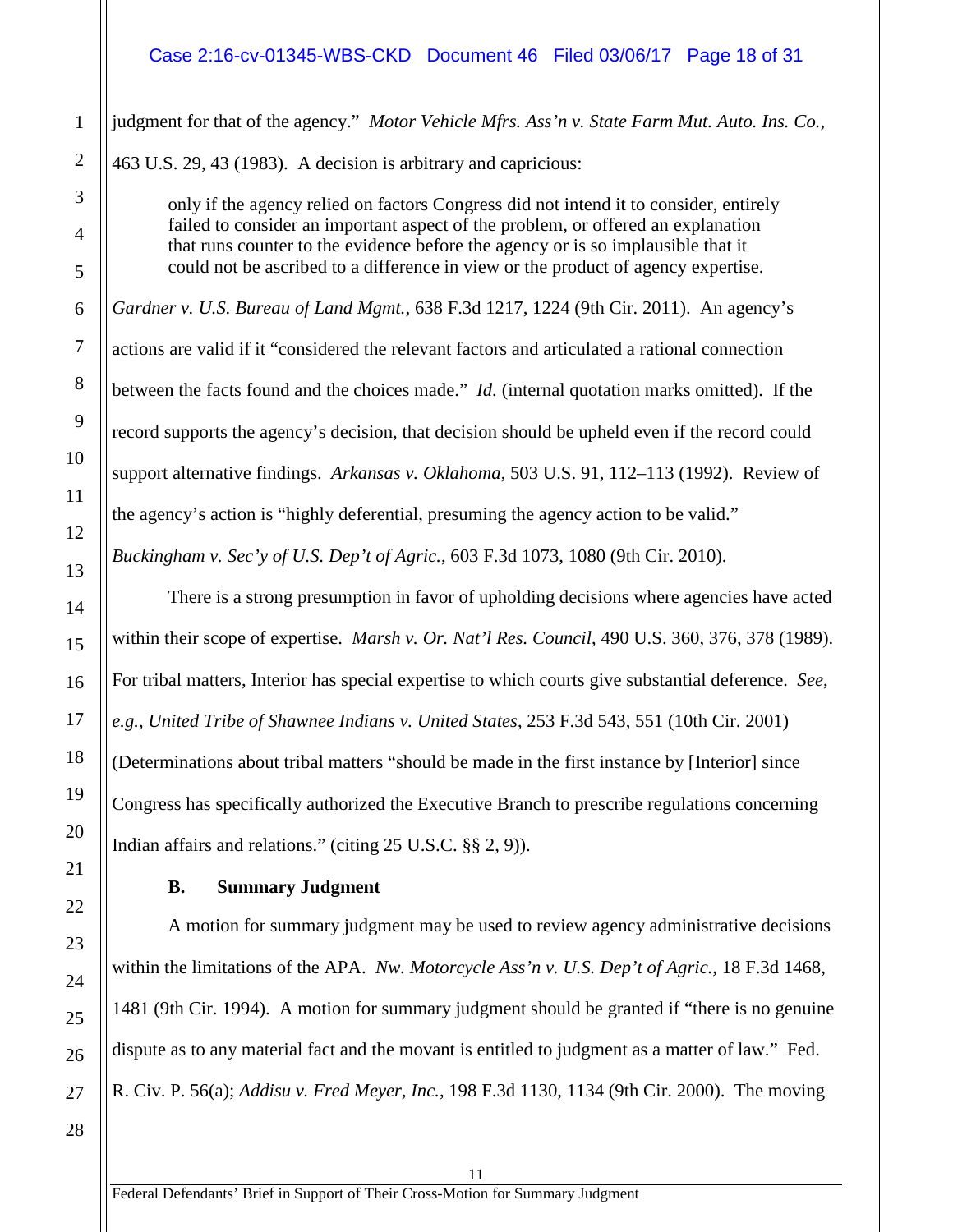#### Case 2:16-cv-01345-WBS-CKD Document 46 Filed 03/06/17 Page 19 of 31

party bears the initial burden of informing the court of the basis for the motion, showing that no genuine issue of material fact exists, and that it is entitled to judgment as a matter of law.

*Celotex Corp. v. Catrett*, 477 U.S. 317, 323 (1986).

In deciding whether to grant summary judgment in an APA challenge, the Court "is not required to resolve any facts in a review of an administrative proceeding." *Occidental Eng'g Co. v. INS*, 753 F.2d 766, 769 (9th Cir. 1985). The purpose of the Court "is to determine whether or not as a matter of law the evidence in the administrative record permitted the agency to make the decision it did." *Id.*

<span id="page-18-1"></span><span id="page-18-0"></span>**IV. ARGUMENT**

1

2

3

4

5

6

7

8

9

10

11

12

13

14

15

16

17

18

19

20

21

22

23

24

 $\overline{a}$ 

<span id="page-18-2"></span>25

26

27

#### **A. Plaintiffs' Challenge to the Assistant Secretary's Finding that the Tribe Consists of more than Five People is barred by Res Judicata and Collateral Estoppel Principles**

Plaintiffs have previously asserted challenges to a determination that the Tribe consists of more than five individuals and have also defended that position. Plaintiffs' claim that the Tribe consists of only five individuals, the Burley Group and Yakima Dixie, was thrice rejected in published opinions, as discussed above, that found the Tribe's membership was not limited to five individuals. *Miwok I*, 424 F. Supp. 2d at 203 n.7 (finding that references to documents adopted by a tribe must be understood as references to documents "ratified by a majority of the adult members"); *Miwok II*, 515 F.3d at 1267-68 (affirming the Assistant Secretary's decision not to approve the Burley Group's constitution on the basis that it was adopted by only a small group of people); *Miwok III*, 5 F. Supp. 3d at 98-99 (finding it was unreasonable for the Assistant Secretary to assume that the Tribe's membership was limited to five people and that the record was replete with evidence that the Tribe's membership was much larger).<sup>4</sup> Accordingly,

12

<sup>4</sup> In footnote 15 at the end of *Miwok III*, the district court rejected Dixie's argument that the *Miwok I* and *II* decisions had already established that the Tribe consisted of more than five people. The court opined that "the only issue before the courts in [*Miwok I*] and [*Miwok II*] was whether the Secretary had the authority to disapprove a constitution. . . . The courts did not directly address the issues raised here, namely, whether the Tribe's membership consists of five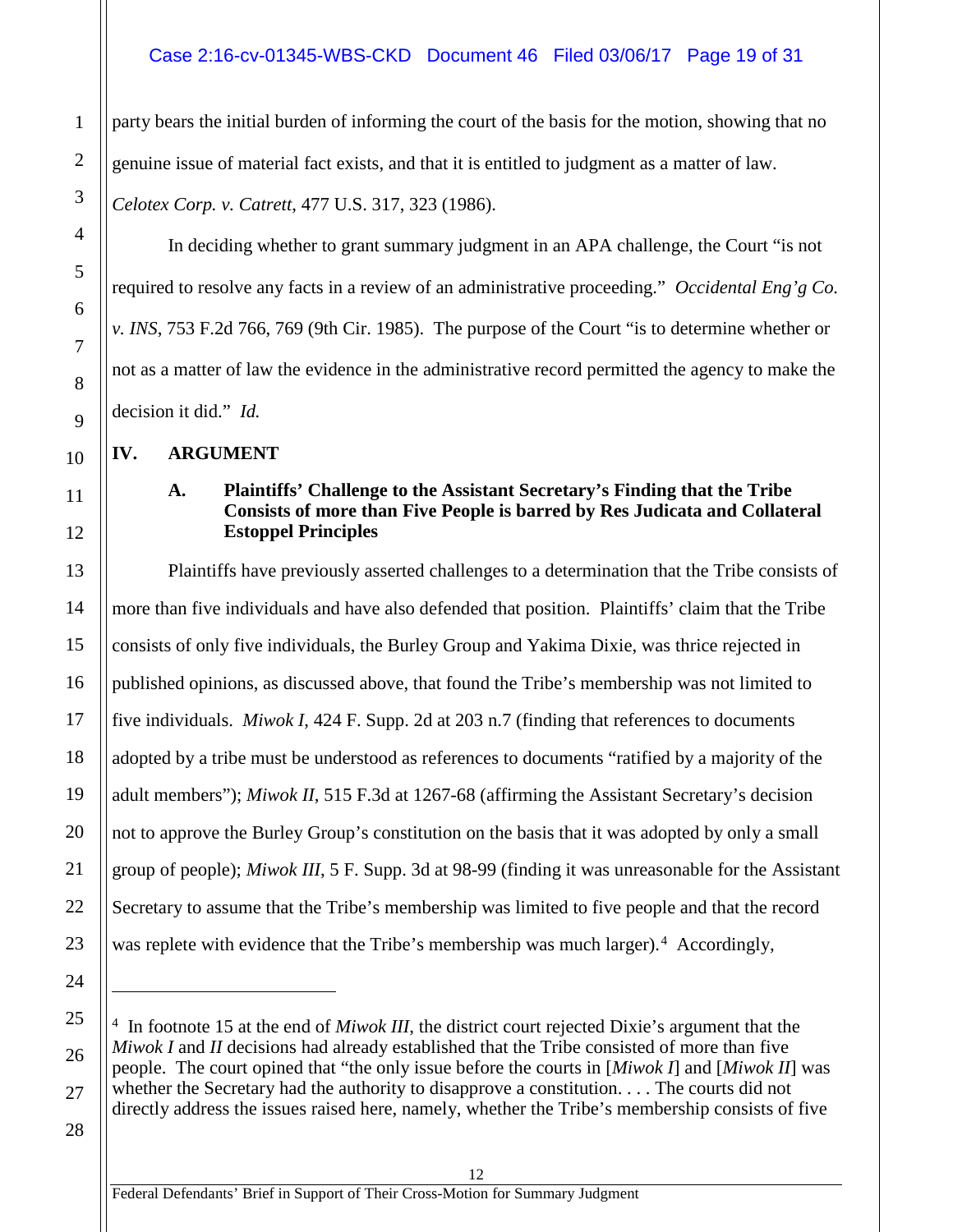Plaintiffs' challenge to the Assistant Secretary's determination that the administrative record demonstrates that the Tribe consists of more than five people is barred.

The Supreme Court has consistently emphasized the importance of res judicata and issue preclusion in fulfilling the purpose for which civil courts were established—the conclusive resolution of disputes within their jurisdiction. *See*, *e.g.*, *Allen v. McCurry*, 449 U.S. 90, 94 (1980); *Montana v. United States*, 440 U.S. 147, 153 (1979). Res judicata and issue preclusion derive from the general principle that a party who has litigated an issue and prevailed should not be subjected to the cost and vexation of multiple lawsuits which challenge the same incident, activity or decision, and the losing party should be bound to the decision. *United States v. Mendoza*, 464 U.S. 154, 158 (1984); *Allen*, 449 U.S. at 94; *Peck v. Comm'r*, 904 F.2d 525, 526 (9th Cir. 1990). *See also Montana*, 440 U.S. at 153-54.

**1. Issue Preclusion**

<span id="page-19-0"></span>Plaintiffs' allegations that the Tribe's membership consists of only the Burley Group and Yakima Dixie are precluded by the doctrine of issue preclusion because that issue was squarely decided against Plaintiffs. Plaintiffs are barred from asserting claims and issues which were litigated in their previous challenges to the Assistant Secretary's determinations regarding the Tribe's governance.

Issue preclusion, traditionally known as collateral estoppel, bars the relitigation of issues, i.e., factual questions or mixed questions of fact and law, which were resolved by a court in a previous lawsuit, even if they are brought in connection with different causes of action. *United* 

members and whether the General Council is the duly constituted government of the Tribe." *Miowk III*, 5 F. Supp. 3d 86, 101 n.15. Plainly, *Miwok I* and *II* addressed more than whether the Secretary had the authority to disapprove a constitution. The courts found not only that the Secretary had the authority to, but that the Secretary was correct in disapproving the Constitution submitted by Ms. Burley. As stated by the D.C. Circuit, the Secretary's rejection of Burley's constitution was appropriate for the specific reason that Ms. Burley and her family comprise "a small cluster of people within the California Valley Miwok tribe" and went on to note "[t]he Secretary declined to approve the constitution because it was not ratified by anything close to a majority of the tribe." *Miwok II*, 515 F.3d at 1263. Contrary to the footnoted dicta in *Miwok III*, the membership of CVMT was fundamental to the decisions in *Miwok I* and *II*.

 $\overline{a}$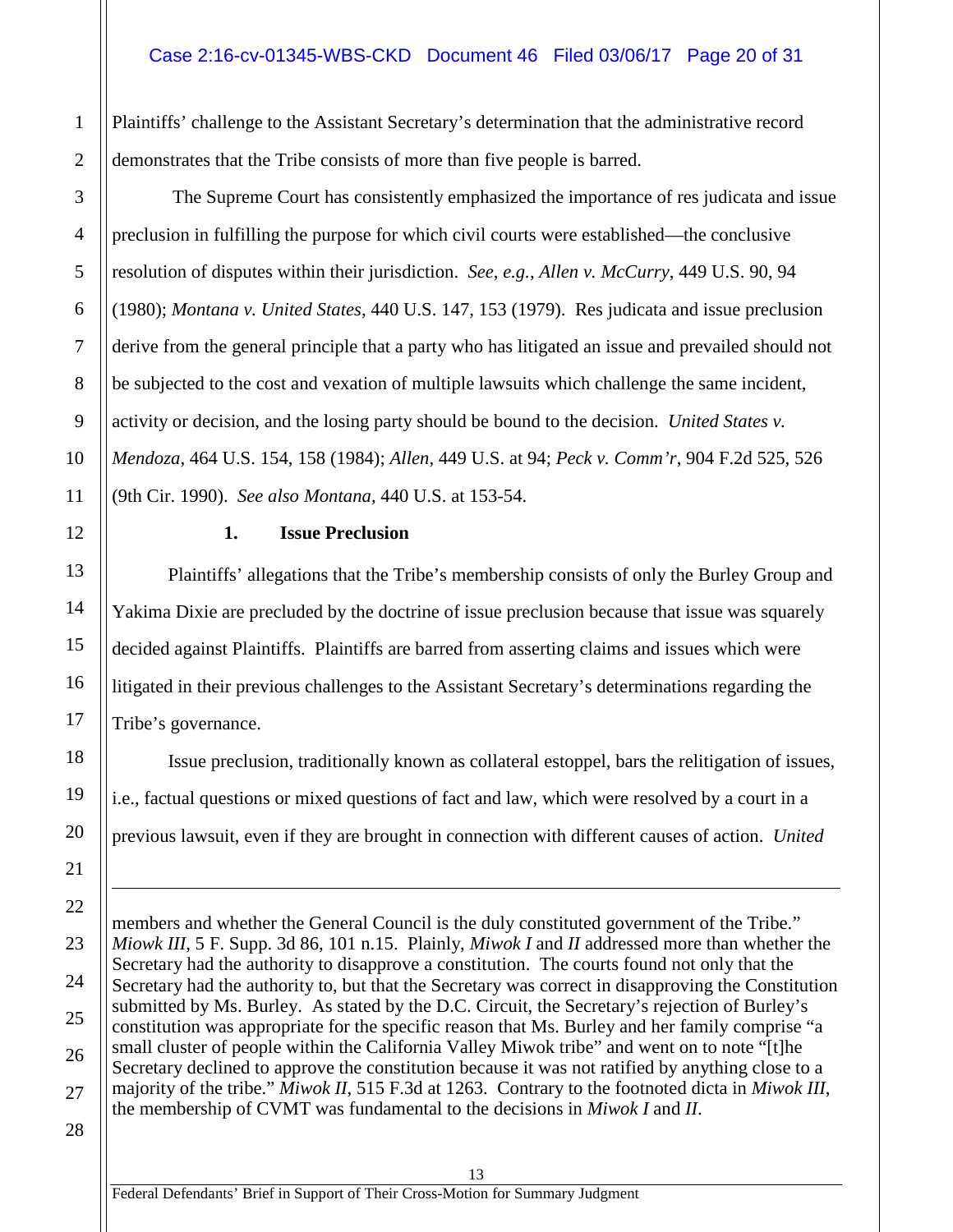#### Case 2:16-cv-01345-WBS-CKD Document 46 Filed 03/06/17 Page 21 of 31

*States v. ITT Rayonier, Inc.*, 627 F.2d 996, 1000 (9th Cir. 1980). Under this doctrine, issues that have been litigated before a court of competent jurisdiction are normally conclusive in a subsequent suit involving parties to the prior litigation or their privies. *Montana* ,440 U.S. at 153; *Parklane Hosiery Co., Inc. v. Shore*, 439 U.S. 322, 326 n.5 (1979); *Peck*, 904 F.2d at 527 n.3; *Hooker v. Klein*, 573 F.2d 1360, 1367 (9th Cir. 1978).

Under Ninth Circuit law, relitigation of an issue is foreclosed when the following three requirements are met:

(1) the issue at stake must be identical to the one alleged in the prior litigation; (2) the issue must have been actually litigated [by the party against whom preclusion is asserted] in the prior litigation; and (3) the determination of the issue in the prior action must have been a critical and necessary part of the judgment in the earlier action.

*Trevino v. Gates*, 99 F.3d 911, 923 (9th Cir. 1996) (alteration in original). Those requirements are satisfied here. The claims and issues Plaintiffs raise with regard to the composition of the Tribe's membership are identical to the issue at stake in the previous actions. Those issues were fully and fairly litigated in *Miwok I*, *II*, and *III* and resolved by those courts. In all three cases, the question of whether the tribe consisted of five people or many more than five people was central to the judgment.

Although Plaintiffs' assert that they were not parties to those litigations, the record clearly shows that they in fact actually litigated those cases. *See* Compl. ¶ 139. In *Miwok I* and *II*, Plaintiffs brought the suit on behalf of the Tribe challenging the Assistant Secretary's refusal to approve their proposed Tribal constitution, and seeking a declaration that the Tribe was organized under the IRA. In *Miwok III*, a lawsuit filed by the Dixie Group on behalf of the Tribe, Plaintiffs, as proposed intervenors, filed a motion to dismiss with accompanying statement of points and authorities. 2017AR000092-128. The court granted Plaintiffs intervenor status. *Id.* at 240-54. After the United States and the Dixie Group filed oppositions to their motion to dismiss, Plaintiffs filed a reply in support setting forth their arguments seeking to uphold the 2011 Decision. *Id.* at 392-408; 409-39. After denying their motion to dismiss, the court joined Plaintiffs to the suit. *Id.* at 762-78. Plaintiffs sought reconsideration, which the court denied. *Id.*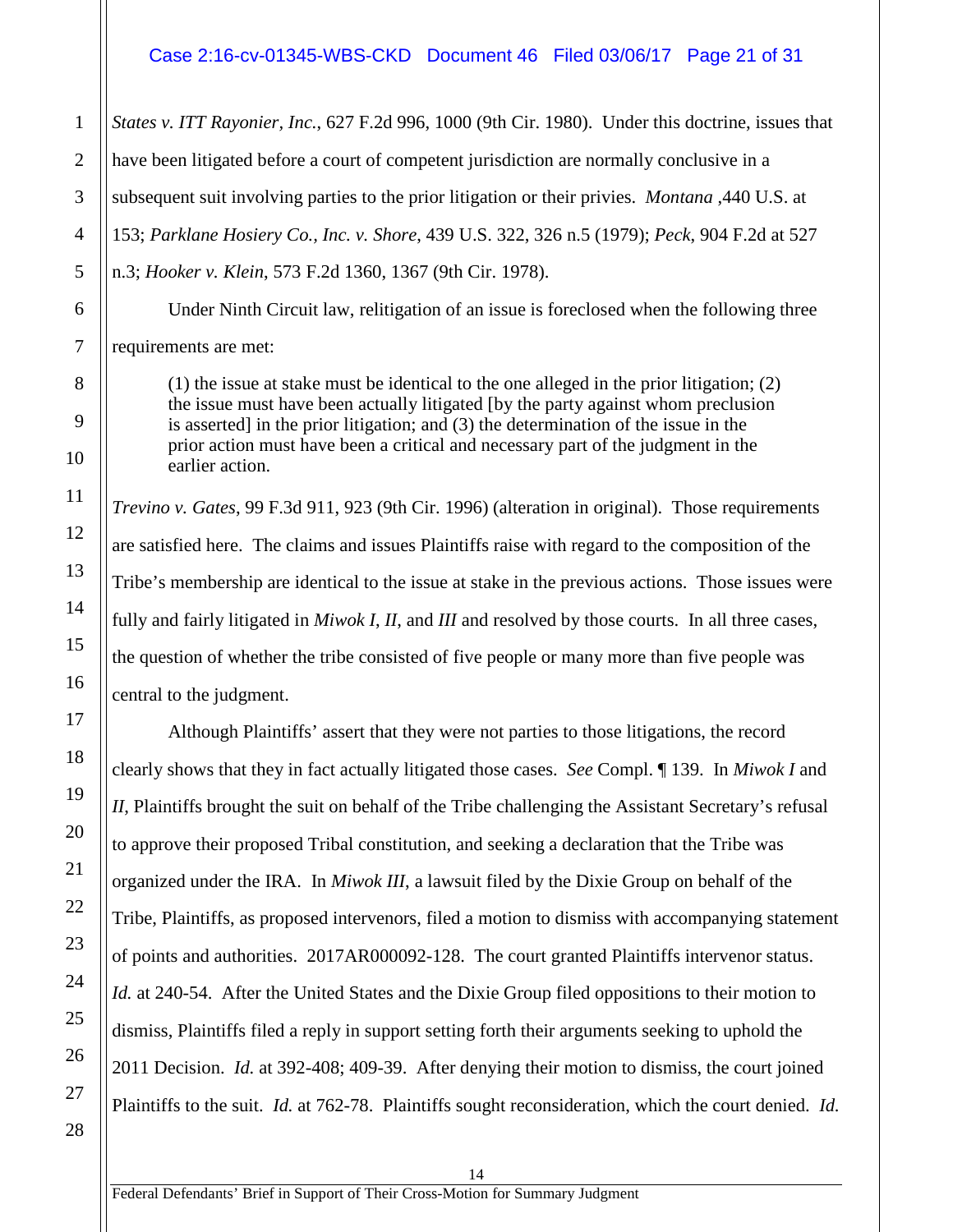at 867-71. As the record show, Plaintiffs had a full and fair opportunity to litigate the claims and issues settled in those suits.

#### **2. Claim Preclusion**

In addition, because Plaintiffs could have and did raise, in the prior actions, the Tribal membership claims asserted herein, those claims are barred under the doctrine of claim preclusion. Under the doctrine of claim preclusion, also known as res judicata, a final judgment on the merits of an action precludes the parties or their privies from relitigating claims, or causes of action, that were or could have been raised in the previous action. *Allen*, 449 U.S. at 94. This principle dictates that all legal theories arising out of the same transaction or event be raised in the first lawsuit. 1B Moore's Federal Practice ¶ 0.410[1] at III-176. *See C.D. Anderson & Co. v. Lemos*, 832 F.2d 1097, 1100 (9th Cir. 1987); *McClain v. Apodaca*, 793 F.2d 1031, 1033 (9th Cir. 1986); *ITT Rayonier, Inc.*, 627 F.2d at 1001.

The Ninth Circuit has delineated four factors to consider in determining whether successive lawsuits involve the same cause of action under the res judicata doctrine:

(1) whether rights or interests established in the prior judgment would be destroyed or impaired by prosecution of the second action; (2) whether substantially the same evidence is presented in the two actions; (3) whether the two suits involve infringement of the same right; and (4) whether the two suits arise out of the same transactional nucleus of facts.

*C.D. Anderson & Co.*, 832 F.2d at 1100 (citing *Costantini v. Trans World Airlines*, 681 F.2d 1199, 1201-02 (9th Cir. 1982)). "'The last of these criteria is the most important.'" *Id.* at 1100. Again, all of these criteria are satisfied with respect to Plaintiffs. The Assistant Secretary's determination that the Tribe's membership consists of more than five individuals, established in the previous actions, could be impaired by a conflicting judgment in this case. Because all cases involve exactly the same administrative record, the same "evidence" would be presented. The suits involve infringement of the same right, whether Plaintiffs—under the 1998 General Council—are the Tribe's duly authorized leadership. And, both arise out of the same "transactional nucleus of facts"– the membership of the Tribe. Plaintiffs' claim therefore is

15

1

2

<span id="page-21-0"></span>3

4

5

6

7

8

9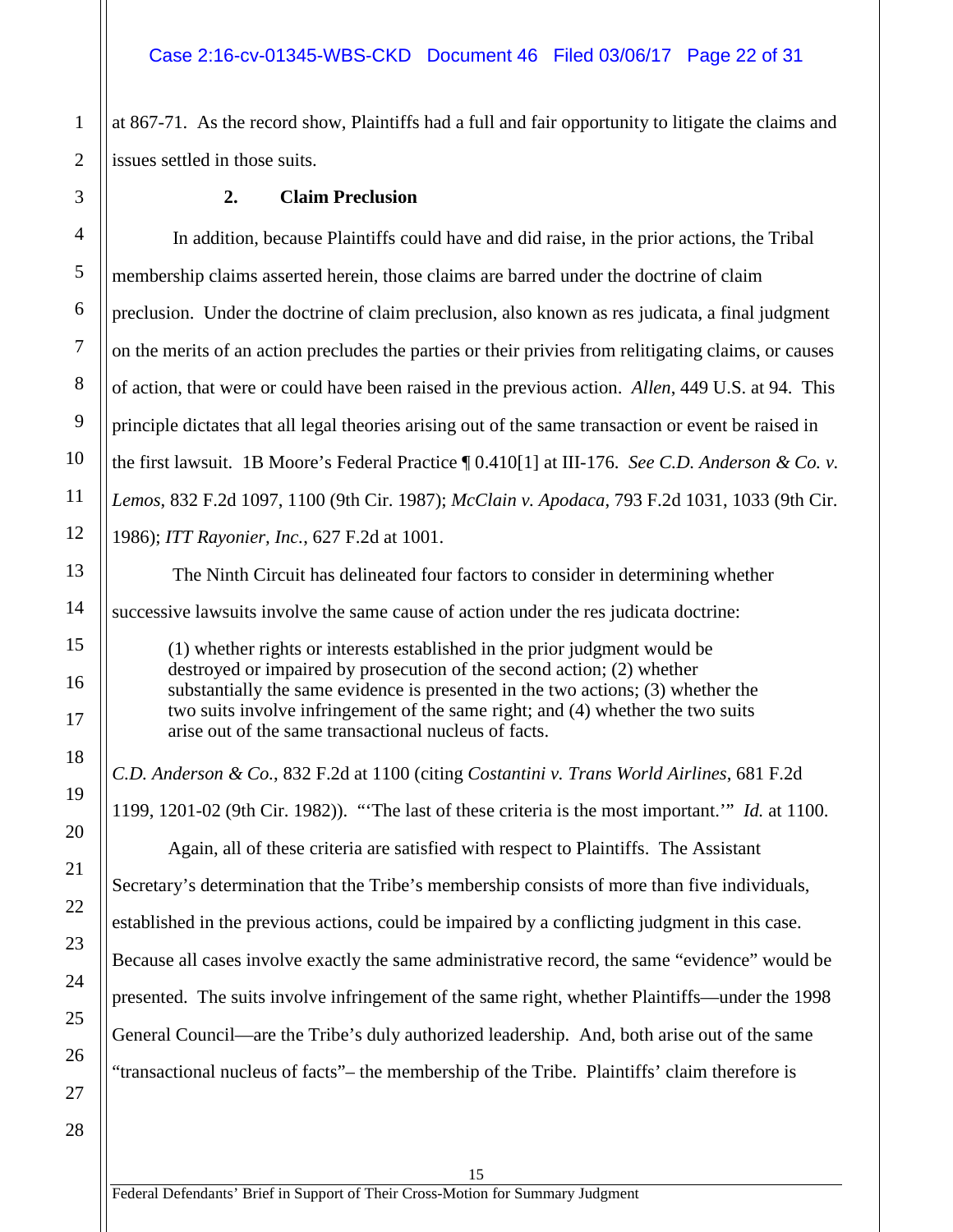barred by issue preclusion and claim preclusion and the Court should grant Federal Defendants summary judgment on this claim.

**B. The Only Waiver of Federal Defendants' Sovereign Immunity is the APA**

<span id="page-22-0"></span>As the party invoking the jurisdiction of this Court, Plaintiffs bear the burden of demonstrating that the Court has the requisite subject matter jurisdiction to grant the relief they request. *Gibbs v. Buck*, 307 U.S. 66, 72 (1939); *McNutt v. Gen. Motors Acceptance Corp.*, 298 U.S. 178, 181 (1936); *Prescott v. United States*, 973 F.2d 696, 701 (9th Cir. 1992). In meeting their burden of establishing jurisdiction, Plaintiffs must overcome the presumption that this Court lacks jurisdiction. *Kokkonen v. Guardian Life Ins. Co. of Am.*, 511 U.S. 375, 377 (1994); *Gen. Atomic Co. v. United Nuclear Corp.*, 655 F.2d 968, 970 (9th Cir. 1981); *Fifty Assocs. v. Prudential Ins. Co. of Am.*, 446 F.2d 1187, 1190 (9th Cir. 1970).

Plaintiffs identify 28 U.S.C. §§ 1331, 1361, 1362 as providing the Court jurisdiction in this matter. Compl. ¶¶ 6-8. A statute may create subject matter jurisdiction yet not waive sovereign immunity. *Powelson v. U.S., By & Through Sec'y of Treasury*, 150 F.3d 1103, 1105 (9th Cir. 1998). Sections 1331, 1361, and 1362 create jurisdiction, but do not waive Federal Defendants' sovereign immunity. *See Pit River Home & Agric. Co-op., Ass'n v. United States*, 30 F.3d 1088, 1098 n.5 (9th Cir. 1994) (citing *Holloman v. Watt*, 708 F.2d 1399, 1401 (9th Cir. 1983) (section 1331); *Smith v. Grimm*, 534 F.2d 1346, 1352 n.9 (9th Cir. 1976) (section 1361); *Scholder v. United States*, 428 F.2d 1123, 1125 (9th Cir. 1970) (section 1362)). Additionally, the Declaratory Judgment Act, 28 U.S.C. §§ 2201-2202, does not constitute a waiver of sovereign immunity but merely grants an additional remedy in cases where jurisdiction already exists in the Court. *Morongo Band of Mission Indians v. Cal. State Bd. of Equalization*, 858 F.2d 1376, 1382-83 (9th Cir. 1988).

The only statute Plaintiffs allege that may possibly serve as a waiver of Federal Defendants' sovereign immunity is the APA. *See* Compl., ¶ 10. The APA confers jurisdiction

1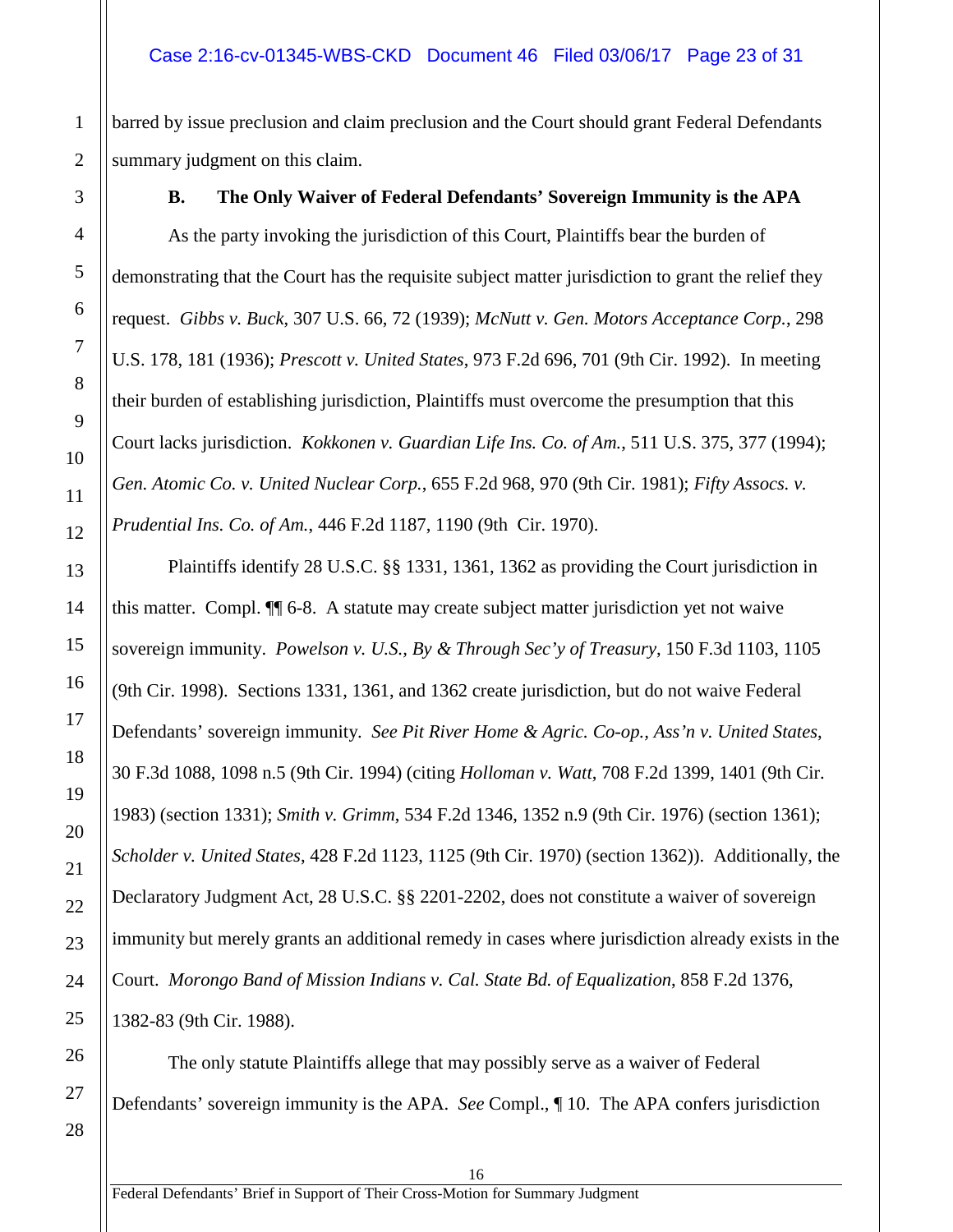#### Case 2:16-cv-01345-WBS-CKD Document 46 Filed 03/06/17 Page 24 of 31

on federal district courts with respect to non-monetary claims. 5 U.S.C. § 702. The APA does not, through section 702, create an independent basis of jurisdiction; it allows for judicial review of final agency action only if there is also an independent basis for subject matter jurisdiction. *See Gallo Cattle Co. v. U.S. Dep't of Agric.*, 159 F.3d 1194, 1198 (9th Cir. 1998). Here, the December 2015 Decision provides that it is final agency action. 2017AR001403. This court has jurisdiction to conduct APA review of the December 2015 Decision.

#### <span id="page-23-0"></span>**C. The December 2015 Decision is not Arbitrary and Capricious**

Plaintiffs assert that the December 2015 Decision is arbitrary and capricious because: (1) Yakima Dixie's enrollment of Plaintiffs in 1998 was appropriate; (2) Yakima Dixie's enrollment of Plaintiffs did not compromise his brother Melvin Dixie's interests; (3) enrolling Plaintiffs did not impair the interests of "unenrolled potential tribal members"; (4) the Tribe's membership is currently comprised of five individuals; and (5) the 1998 General Council is the Tribe's authorized and legitimate government. Compl. ¶¶ 43, 45. Plaintiffs, however, ignore binding decisions issued by federal courts and the administrative record before the Assistant Secretary, which demonstrate that the Assistant Secretary had more than a reasonable basis for his decision.

#### **1. The December 2015 Decision did not Decide Issues Relating to Plaintiffs' Enrollment in the Tribe**

As an initial matter, the December 2015 Decision did not decide issues relating to Plaintiffs' enrollment in the Tribe. Plaintiffs contend that the decision is in violation of the APA because it wrongly decided that Yakima Dixie did not properly enroll Plaintiffs and that such enrollment compromised and impaired Melvin Dixie's interests or the interests of Eligible Groups. But these contentions have no relevance to the decision Plaintiffs challenge.<sup>5</sup> Whether

17

1

2

3

4

5

6

7

8

9

10

11

12

13

14

15

16

<span id="page-23-1"></span>17

18

19

20

21

22

23

24

25

 $\overline{a}$ 

<span id="page-23-2"></span>26

<sup>&</sup>lt;sup>5</sup> Plaintiffs use the term "unenrolled potential Tribal members" to describe the individuals who may be eligible to take part in the organization of the Tribe. The December 2015 Decision defines these individuals collectively as the "Eligible Groups."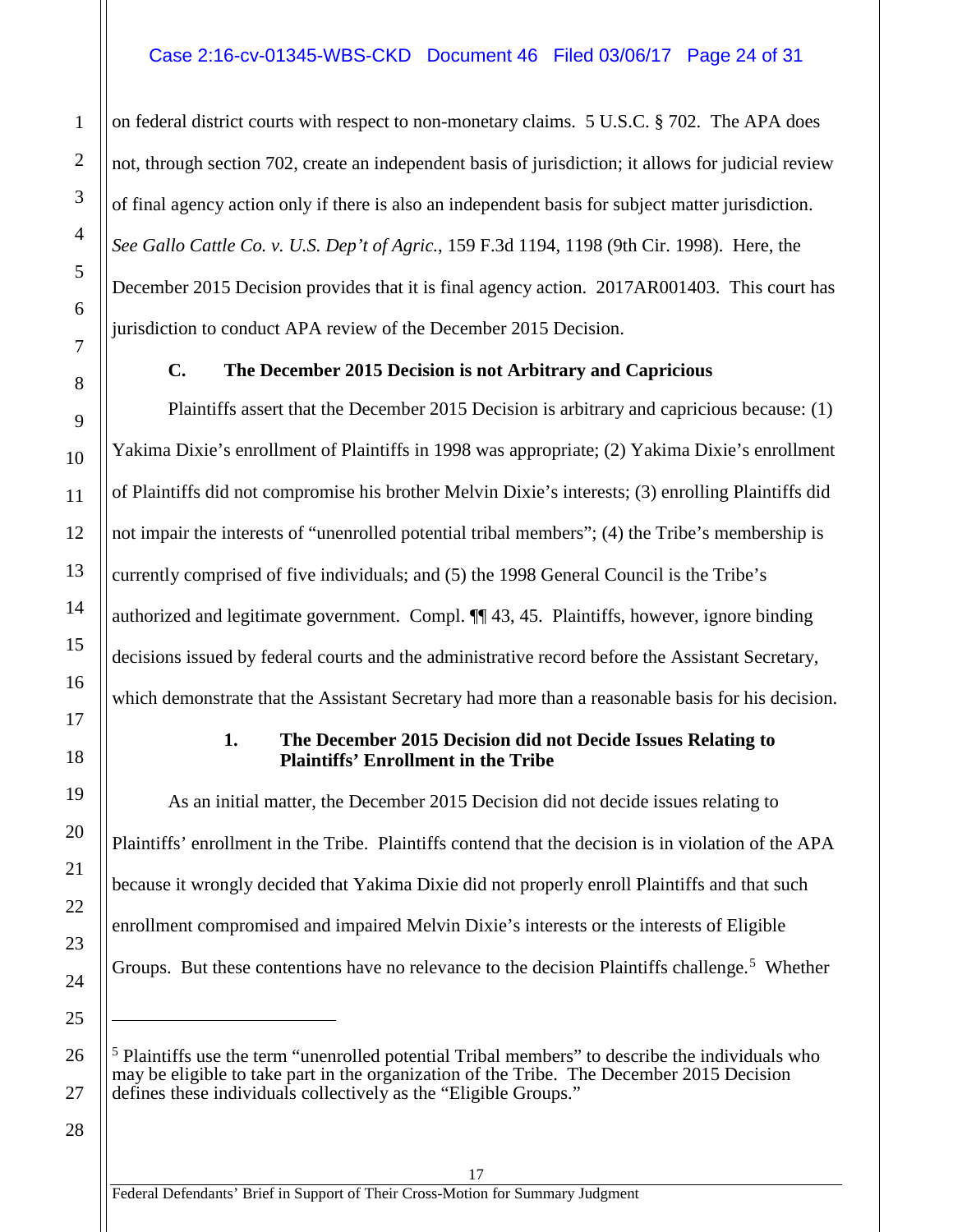#### Case 2:16-cv-01345-WBS-CKD Document 46 Filed 03/06/17 Page 25 of 31

Plaintiffs were properly enrolled and whether such enrollment had any impact on the interests of others had no bearing on the decision. The December 2015 Decision limited its conclusions to whether the Tribe was made up of more than five people and whether the United States recognized any leadership for the Tribe. 2017AR00001402. In discussing whether the Tribe was limited to five people, the Assistant Secretary found that binding decisions of federal courts, and the administrative records on which those decisions were based, establish that the Tribe consists of more than five individuals. 2017AR001399-400. The Assistant Secretary noted that the district court in *Miwok III* expressed concern that Plaintiffs' enrollment prejudiced the interests of Melvin Dixie, but stated that: "[t]he BIA's decision to strengthen a dwindling tribe by facilitating the enrollment of a family of relatives was an appropriate step to the benefit of Mr. Dixie and Melvin as well as to the Burley family. The ensuing difficulties were unforeseeable . . . ." *Id.* at 4 n.20. Thus, rather than find that Plaintiffs' enrollment was inappropriate, as Plaintiffs assert, the Assistant Secretary found that their enrollment was an appropriate step at the time.

Likewise, Plaintiffs' assertion that their enrollment did not impair the interests of Eligible Groups is plainly repudiated by controlling case law and they cannot seek to challenge that issue before this Court. As the D.C. Circuit Court observed:

This case involves an attempt by a small cluster of people within the [CVMT] to organize a tribal government under the Act. CVM[T]'s chairwoman, Silvia Burley, and a group of her supporters adopted a constitution to govern the tribe without so much as consulting its membership. The Secretary declined to approve the constitution because it was not ratified by anything close to a majority of the tribe . . . . [W]e conclude that the Secretary lawfully refused to approve the proposed constitution . . . .

515 F.3d at 1263. In light of ten-plus years of litigation, the whole focus of which has been the exclusion of all "potential members" from the benefits of tribal membership, Plaintiffs' assertion that their enrollment has not been prejudicial to the interests of other Indians associated with the

18

1

2

3

4

5

6

7

8

9

10

11

12

13

14

15

16

Federal Defendants' Brief in Support of Their Cross-Motion for Summary Judgment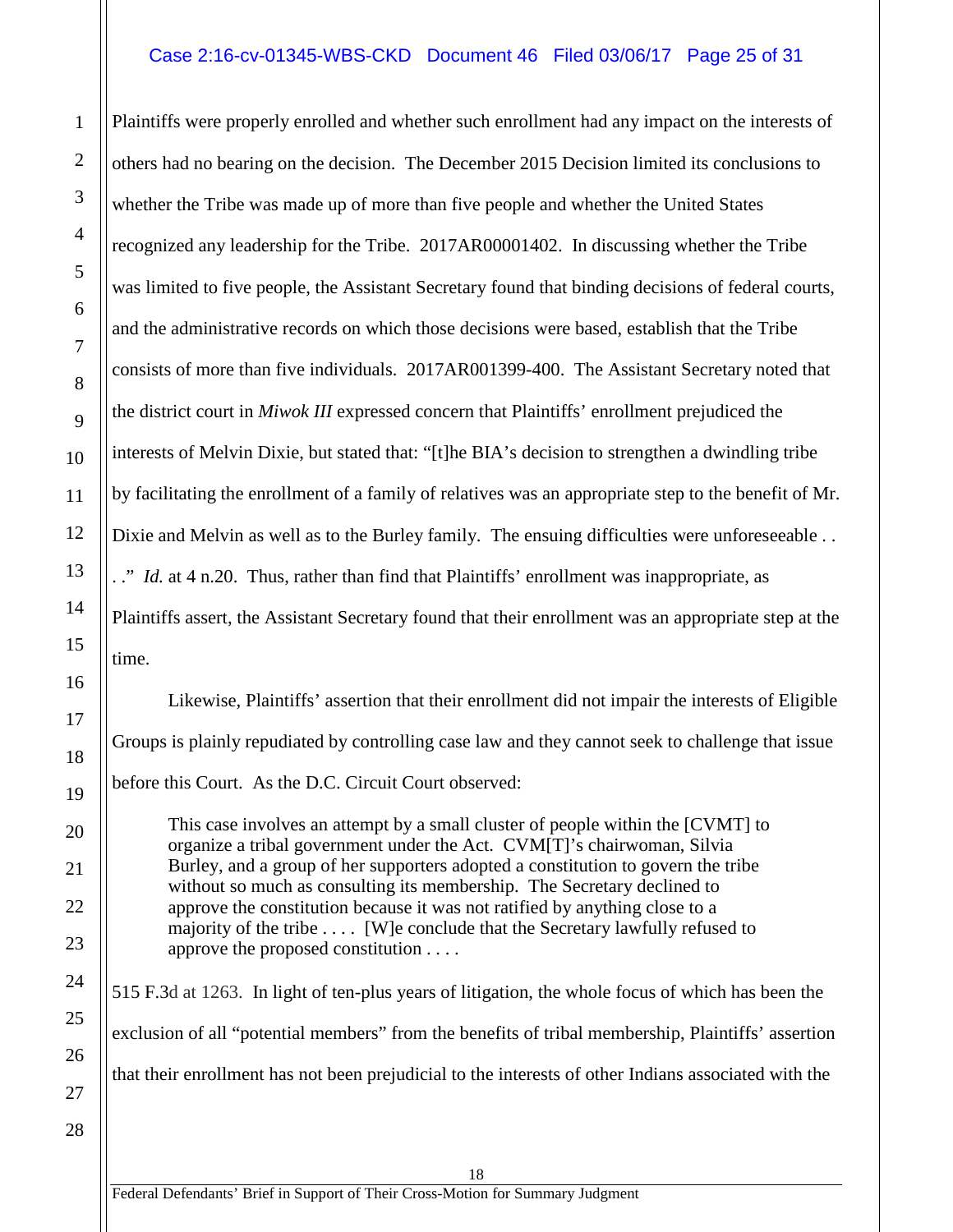Sheep Ranch Rancheria rings false. The December 2015 Decision precisely follows the decision of the circuit court. Plaintiffs fail to demonstrate that the December 2015 Decision is arbitrary and capricious or otherwise not in accordance with the law on these grounds. The court should therefore grant summary judgment in favor of Federal Defendants on these issues.

#### **2. The Assistant Secretary's Determination that the Tribe's Membership is Comprised of More than Five People is Supported by the Record**

<span id="page-25-0"></span>Even if the Court determines that Plaintiffs' claim that the Tribe's membership consists of more than five people is not barred by claim preclusion and issue preclusion, Federal Defendants are still entitled to summary judgment on this issue because the December 2015 Decision is amply supported by the administrative record and a reasonable basis exists for the Assistant Secretary's decision. In the December 2015 Decision, the Assistant Secretary engaged in a thorough analysis of the record that went beyond the federal courts' rejection of Plaintiffs' argument. The Assistant Secretary examined the history of the term "Rancheria" and the uses of that term. 2017AR001400. He found that "Rancheria" has been used to refer to both the land itself and the Indians residing on the land. *Id.* In many instances, the size of a Rancheria did not permit all of the members of a Rancheria to take up residence on the land. *Id.* Nonetheless, BIA field officials remained cognizant that Indians not residing on a rancheria were nevertheless associated with the rancheria. *Id.* The Assistant Secretary concluded that "[t]hus, such associated band Indians who were non-residents were potential residents. And since membership in an unorganized rancheria was tied to residence, potential residents equated to potential members." *Id.*

Placing the CVMT into this historical context and understanding of the term "Rancheria," the Assistant Secretary examined the Department's interactions with the Tribe and concluded that its membership could not properly be limited to Yakima Dixie and Plaintiffs. *Id.* Given the acquisition of the land for the benefit of the Mewuk Indians residing in the Sheep Ranch area of Calaveras County, California, the Assistant Secretary reasonably found that for purposes of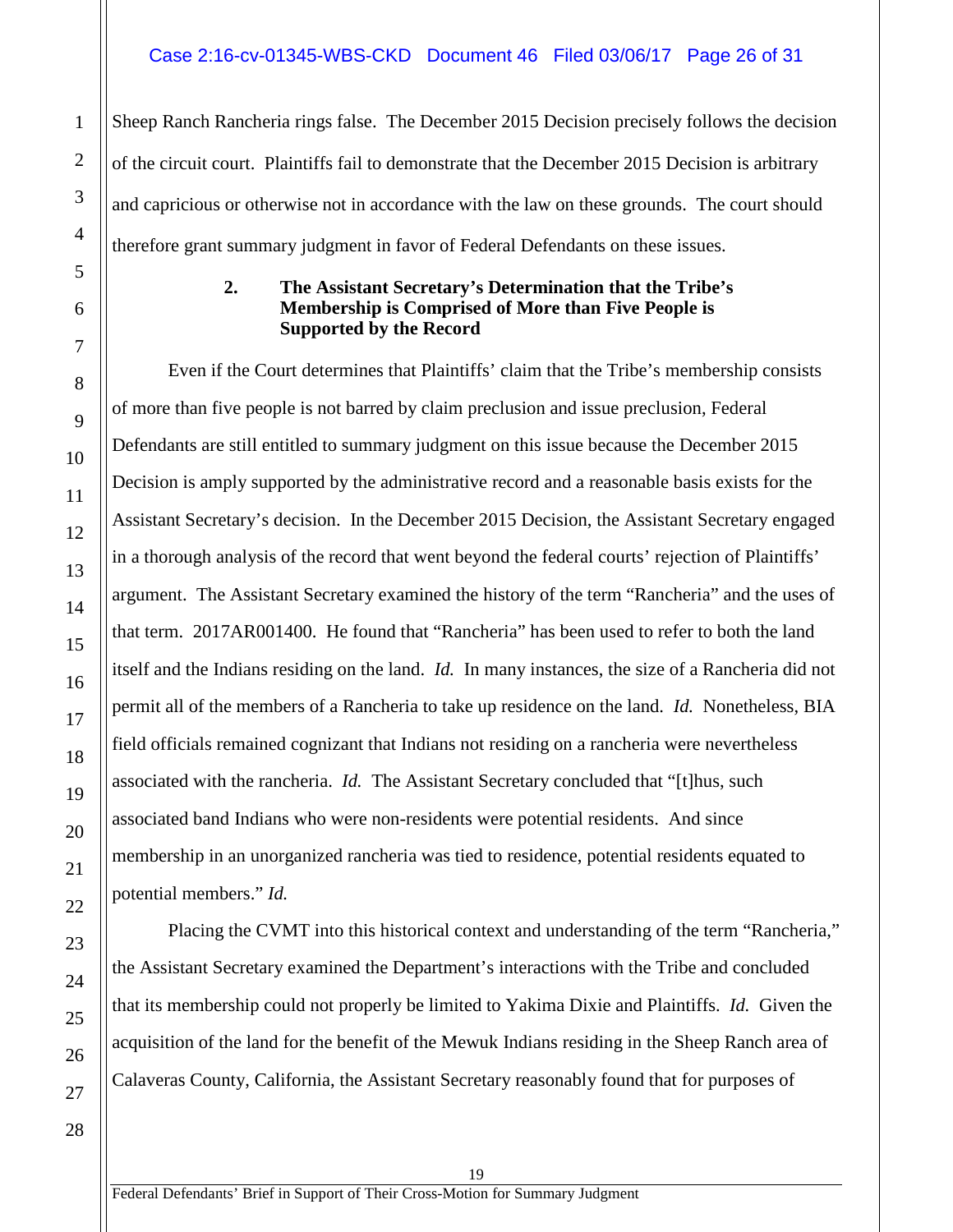#### Case 2:16-cv-01345-WBS-CKD Document 46 Filed 03/06/17 Page 27 of 31

reorganization, the Tribe's membership is properly drawn from the Mewuk Indians for whom the Rancheria was acquired and their descendants, which includes (1) the individuals listed on the 1915 Terrell Census and their descendants; (2) the descendants of Jeff Davis; and (3) the heirs of Mabel Dixie. *Id.* The Assistant Secretary examined the record, including Special Indian Agent Terrell's 1915 census and request for land, the 1929 census, the 1935 referendum memorandum, federal register notices, Departmental memoranda, and the Parties' submissions, including Plaintiffs, to reach his conclusion. *Id.*

The Assistant Secretary's decision was the result of careful consideration of the relevant factors and he articulated a rational connection between the facts found and the choices made. *Arrington v. Daniels*, 516 F.3d 1106, 1112 (9th Cir. 2008) (finding that agency action is valid if the agency considered the relevant factors and articulated a rational connection). The decision is presumed to be valid and should be affirmed by the Court. The Court should, therefore, grant Federal Defendants summary judgment on this claim.

#### **3. The Assistant Secretary's Determination that the 1998 General Council is not the Tribe's Valid Representative is supported by the Record**

Plaintiffs also argue that the December 2015 Decision is arbitrary and capricious because it failed to recognize the validity of the 1998 General Council. Plaintiffs argue that because the BIA previously recognized and provided federal funds to the Burley group-led council, it is now erroneous for the BIA to reconsider its recognition. Plaintiffs' argument, however, misconstrues the Assistant Secretary's findings and mischaracterizes the BIA's previous actions.

The BIA drafted the 1998 Resolution to assist in the Tribe's initial organization. *Miwok III*, 5 F. Supp. 3d at 91. The 1998 Resolution provided that the membership of the Tribe at the time consisted of *at least* the Burley group and Yakima Dixie, and that the membership could change in the future consistent with the Tribe's ratified constitution and any duly enacted membership statutes. *Id.* (citations omitted). The 1998 Resolution further provided that the Burley group and Yakima Dixie, as a majority of the Tribe's adult members, established a

1

2

3

4

5

6

7

8

9

10

11

12

13

<span id="page-26-0"></span>14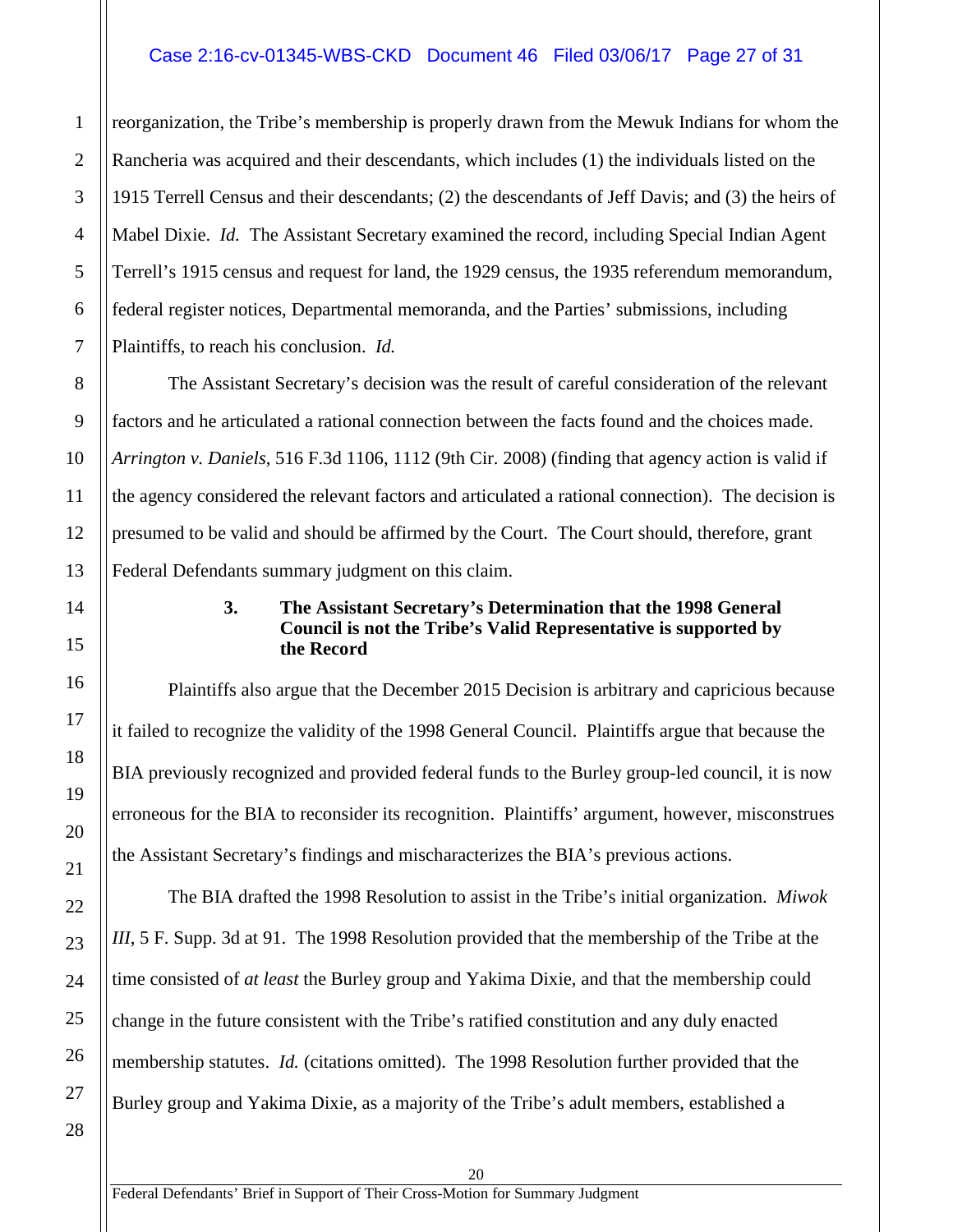#### Case 2:16-cv-01345-WBS-CKD Document 46 Filed 03/06/17 Page 28 of 31

General Council to serve as the Tribe's governing body. *Id.* As discussed, the December 2015 Decision noted that the 1998 Resolution "seemed a reasonable, practical mechanism for establishing a tribal body to *manage the process* of organizing the Tribe," but that the actual reorganization could be accomplished only by a process open to the whole tribal community. 2017AR001401 (emphasis added). Because the 1998 Resolution was approved by only Dixie and Burley, it could not serve as the actual reorganization of the whole tribal community, which includes the Eligible Groups. *Id.*

Additionally, because the 1998 resolution could not serve as the actual reorganization of the whole Tribe, it is also not true that the BIA has recognized Plaintiffs as the Tribe's authorized government since 1999. *See* Compl. ¶ 102. While correspondence from the BIA acknowledged the authority of the General Council until at least November 24, 2003, the Superintendent's letter of March 26, 2004, explained that the BIA recognized Ms. Burley as "a person of authority within the California Valley Miwok Tribe," for the purposes of providing the Tribe with federal funds under the Indian Self-Determination Act. 2011AR000409. This position is further supported by the fact that in its Motion to Transfer Venue filed in *Miwok I*, the BIA stated that in 2004, it rejected the Burley Group's proposed 2004 constitution on the grounds that the larger tribal community had not been involved in its adoption. 2011AR000774, ¶ 15. Following its evaluation of the constitution submitted by Ms. Burley, the BIA "determined it was necessary to clarify its prior recognition of Ms. Burley . . . and make it clear it could recognize her only as a tribal spokesperson or representative with whom BIA communicates on federal-tribal matters because the Tribe was not organized." *Id.*; *see also* Decl. of Carol in Supp. of Defs' Mot. to Transfer, 2011AR007762-63, ¶ 9 (in 2004 the BIA "determined that it was inappropriate to continue to acknowledge Burley as a tribal chairperson who leads an organized tribe or to acknowledge a governing council for the Tribe.").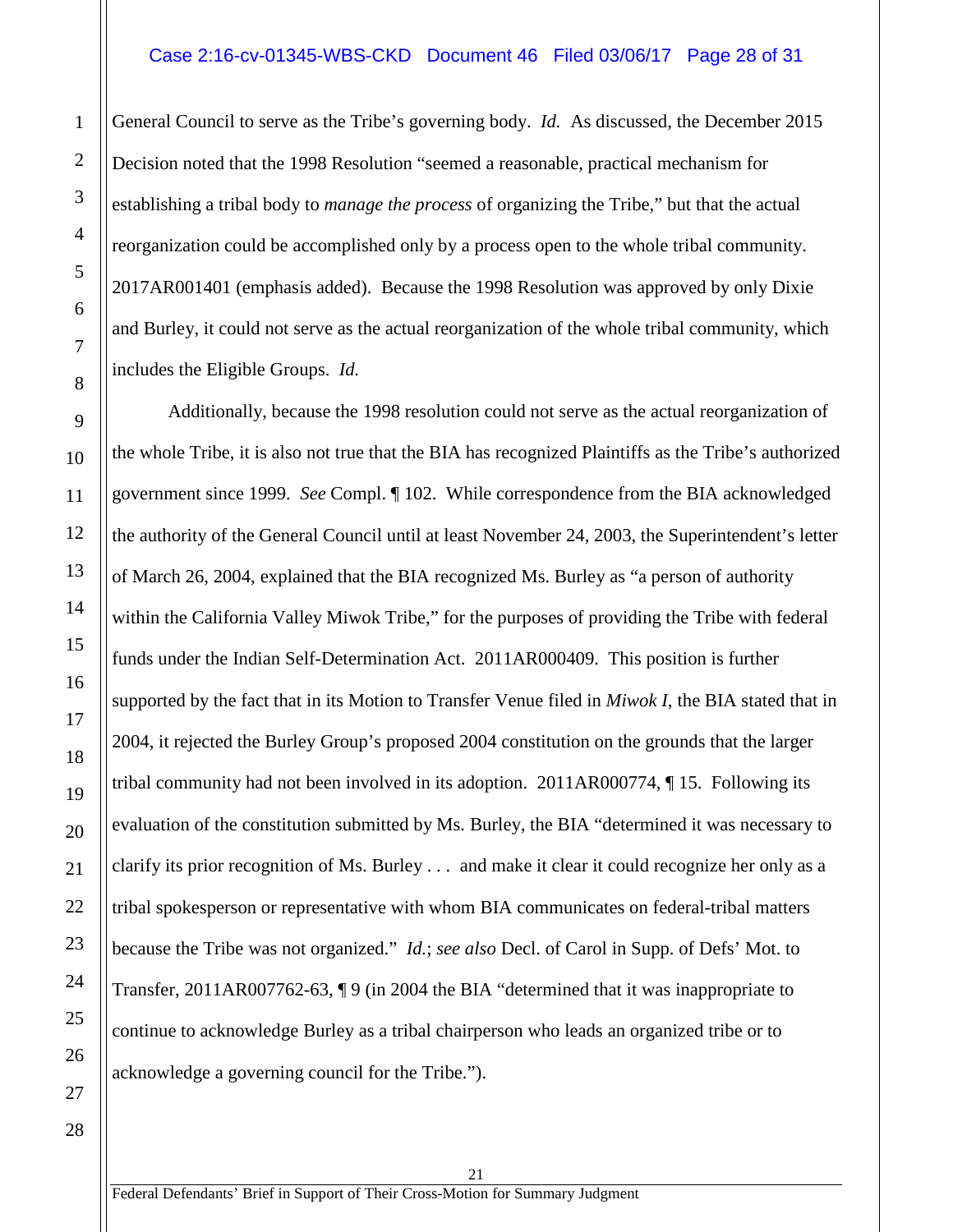#### Case 2:16-cv-01345-WBS-CKD Document 46 Filed 03/06/17 Page 29 of 31

The BIA considered the 1998 General Council a mechanism to assist with the Tribe's organization, not the final statement of tribal membership or leadership. As discussed above, in 2004, the BIA rejected the governing documents submitted by Plaintiffs for failure to involve the greater tribal community, a decision affirmed by federal courts. *Miwok II*, 515 F.3d at 1265-66; *see also* 2017AR001401-1402. In 2005, the BIA rescinded its interim recognition of Plaintiffs and the 1998 General Council. *Miwok III*, 5 F. Supp. 3d at 93-94. As the Assistant Secretary held, "[f]ederal courts have established, and ... review of the record confirms, the people who approved the 1998 Resolution (Mr. Dixie, Ms. Burley, and possibly Ms. Burley's daughter Rashel Reznor) are not a majority of those eligible to take part in a reorganization of the Tribe." 2017AR001401.

The Assistant Secretary provided a reasonable basis for his decision and detailed his explanations that comported with binding decisions of the district court and the circuit court in the *Miwok* decisions. The Court should issue summary judgment in Federal Defendants' favor on this claim.

#### <span id="page-28-0"></span>**V. CONCLUSION**

The December 2015 Decision is the result of the Assistant Secretary's careful and thorough analysis of the history of the Tribe, the administrative record, and the applicable law. The Assistant Secretary was guided by court decisions that have addressed the challenges Plaintiffs raise and also by the administrative record before him. The Assistant Secretary considered the relevant factors and articulated a rational connection between the facts found and the choices made. After his careful consideration, the Assistant Secretary properly found that the Tribe consists of more than five people and that the 1998 General Council is not the Tribe's valid representative. The December 2015 Decision is presumed to be valid, and Plaintiffs have shown no reason for the Court to deviate from this presumption. Rather, the Court should uphold the

22

1

2

3

4

5

6

7

8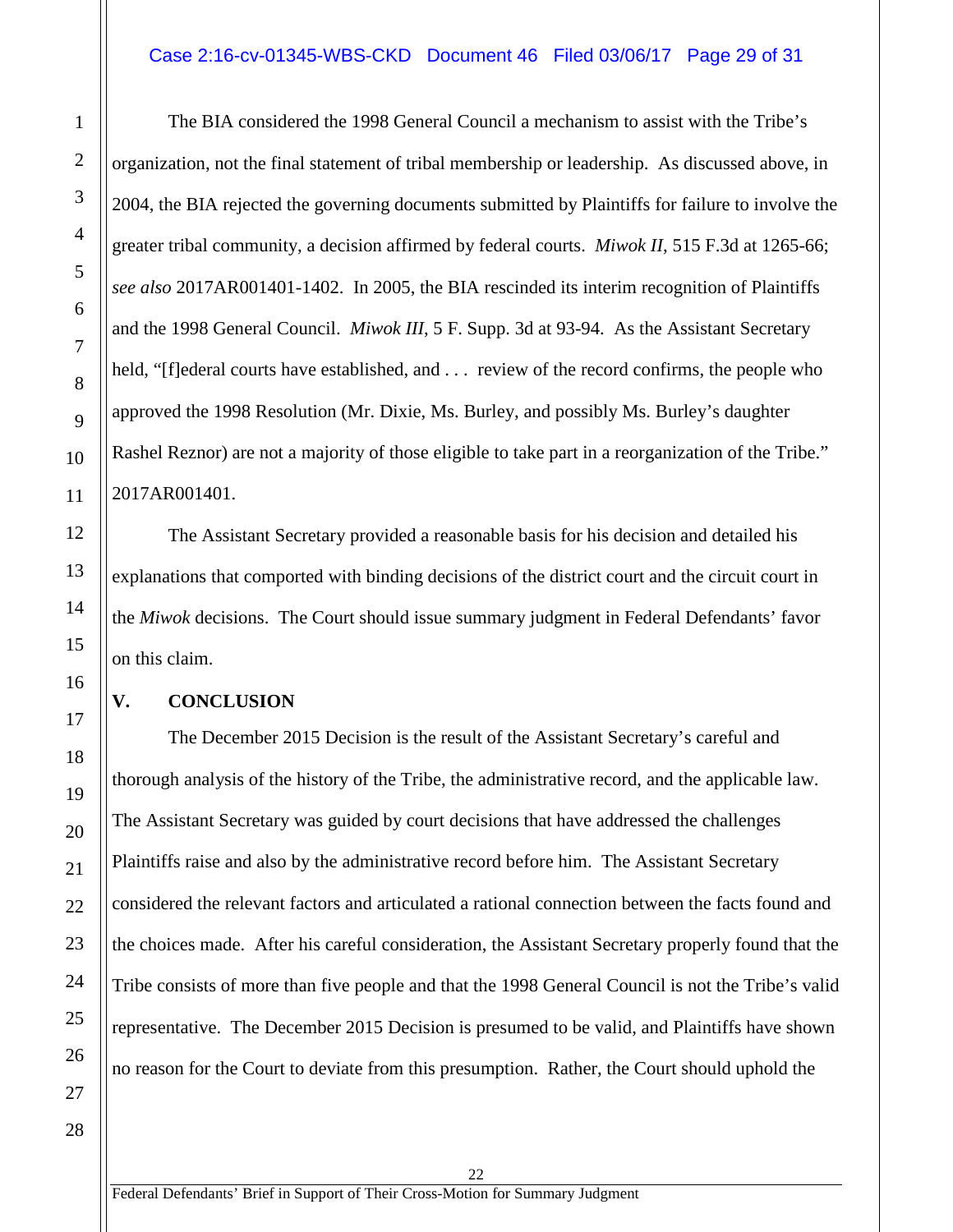#### Case 2:16-cv-01345-WBS-CKD Document 46 Filed 03/06/17 Page 30 of 31

1 2 3 4 5 6 7 8 9 10 11 12 13 14 15 16 17 18 19 20 21 22 23 24 25 26 27 28 decision and find that it was not arbitrary and capricious, an abuse of discretion, or otherwise not in accordance with law. The Court should grant summary judgment in favor of Federal Defendants. Respectfully submitted March 6, 2017 JEFFREY H. WOOD Acting Assistant Attorney General */s/ Jody H. Schwarz* JODY H. SCHWARZ Natural Resources Section Environment and Natural Resources Division United States Department of Justice P.O. Box 7611 Washington, D.C. 20044-7611 Ph: (202) 305-0245 Fx: (202) 305-0506 jody.schwarz@usdoj.gov *Attorneys for Federal Defendants* Of Counsel: James Porter Office of the Solicitor United States Department of the Interior Washington, DC 20240